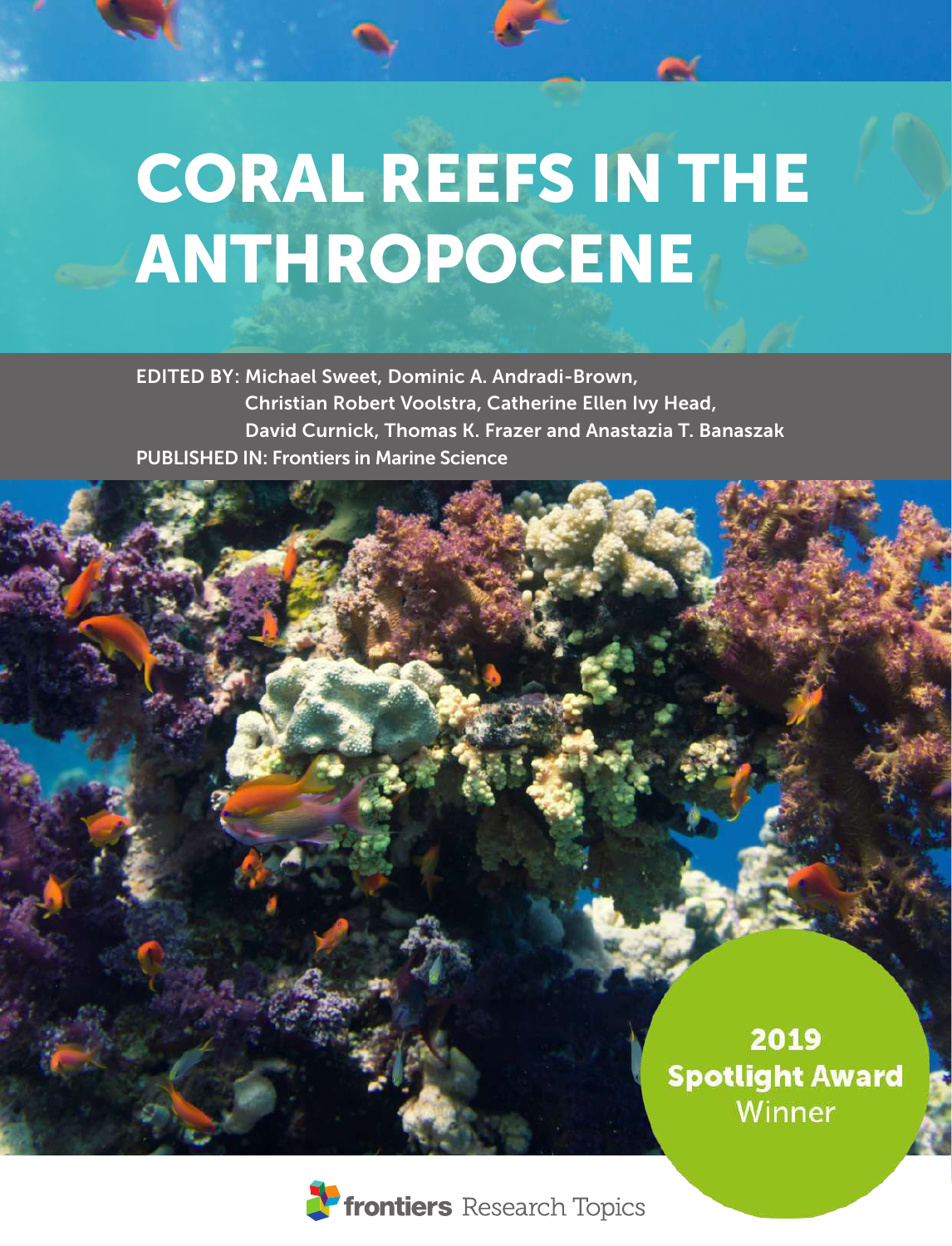

#### Frontiers eBook Copyright Statement

The copyright in the text of individual articles in this eBook is the property of their respective authors or their respective institutions or funders. The copyright in graphics and images within each article may be subject to copyright of other parties. In both cases this is subject to a license granted to Frontiers. The compilation of articles constituting this eBook is the property of Frontiers.

Each article within this eBook, and the eBook itself, are published under the most recent version of the Creative Commons [CC-BY licence.](https://creativecommons.org/licenses/by/4.0/) The version current at the date of publication of this eBook is [CC-BY 4.0.](https://creativecommons.org/licenses/by/4.0/) If the [CC-BY licence](https://creativecommons.org/licenses/by/4.0/) is updated, the licence granted by Frontiers is automatically updated to the new version.

When exercising any right under the [CC-BY licence,](https://creativecommons.org/licenses/by/4.0/) Frontiers must be attributed as the original publisher of the article or eBook, as applicable.

Authors have the responsibility of ensuring that any graphics or other materials which are the property of others may be included in the [CC-BY licence,](https://creativecommons.org/licenses/by/4.0/) but this should be checked before relying on the [CC-BY licence](https://creativecommons.org/licenses/by/4.0/) to reproduce those materials. Any copyright notices relating to those materials must be complied with.

Copyright and source acknowledgement notices may not be removed and must be displayed in any copy, derivative work or partial copy which includes the elements in question.

All copyright, and all rights therein, are protected by national and international copyright laws. The above represents a summary only. For further information please read Frontiers' Conditions for Website Use and Copyright Statement, and the applicable [CC-BY licence.](https://creativecommons.org/licenses/by/4.0/)

ISSN 1664-8714 ISBN 978-2-88963-418-7 DOI 10.3389/978-2-88963-418-7

#### About Frontiers

Frontiers is more than just an open-access publisher of scholarly articles: it is a pioneering approach to the world of academia, radically improving the way scholarly research is managed. The grand vision of Frontiers is a world where all people have an equal opportunity to seek, share and generate knowledge. Frontiers provides immediate and permanent online open access to all its publications, but this alone is not enough to realize our grand goals.

#### Frontiers Journal Series

The Frontiers Journal Series is a multi-tier and interdisciplinary set of open-access, online journals, promising a paradigm shift from the current review, selection and dissemination processes in academic publishing. All Frontiers journals are driven by researchers for researchers; therefore, they constitute a service to the scholarly community. At the same time, the Frontiers Journal Series operates on a revolutionary invention, the tiered publishing system, initially addressing specific communities of scholars, and gradually climbing up to broader public understanding, thus serving the interests of the lay society, too.

#### Dedication to Quality

Each Frontiers article is a landmark of the highest quality, thanks to genuinely collaborative interactions between authors and review editors, who include some of the world's best academicians. Research must be certified by peers before entering a stream of knowledge that may eventually reach the public - and shape society; therefore, Frontiers only applies the most rigorous and unbiased reviews.

Frontiers revolutionizes research publishing by freely delivering the most outstanding research, evaluated with no bias from both the academic and social point of view. By applying the most advanced information technologies, Frontiers is catapulting scholarly publishing into a new generation.

#### What are Frontiers Research Topics?

Frontiers Research Topics are very popular trademarks of the Frontiers Journals Series: they are collections of at least ten articles, all centered on a particular subject. With their unique mix of varied contributions from Original Research to Review Articles, Frontiers Research Topics unify the most influential researchers, the latest key findings and historical advances in a hot research area! Find out more on how to host your own Frontiers Research Topic or contribute to one as an author by contacting the Frontiers Editorial Office: [researchtopics@frontiersin.org](mailto:researchtopics@frontiersin.org)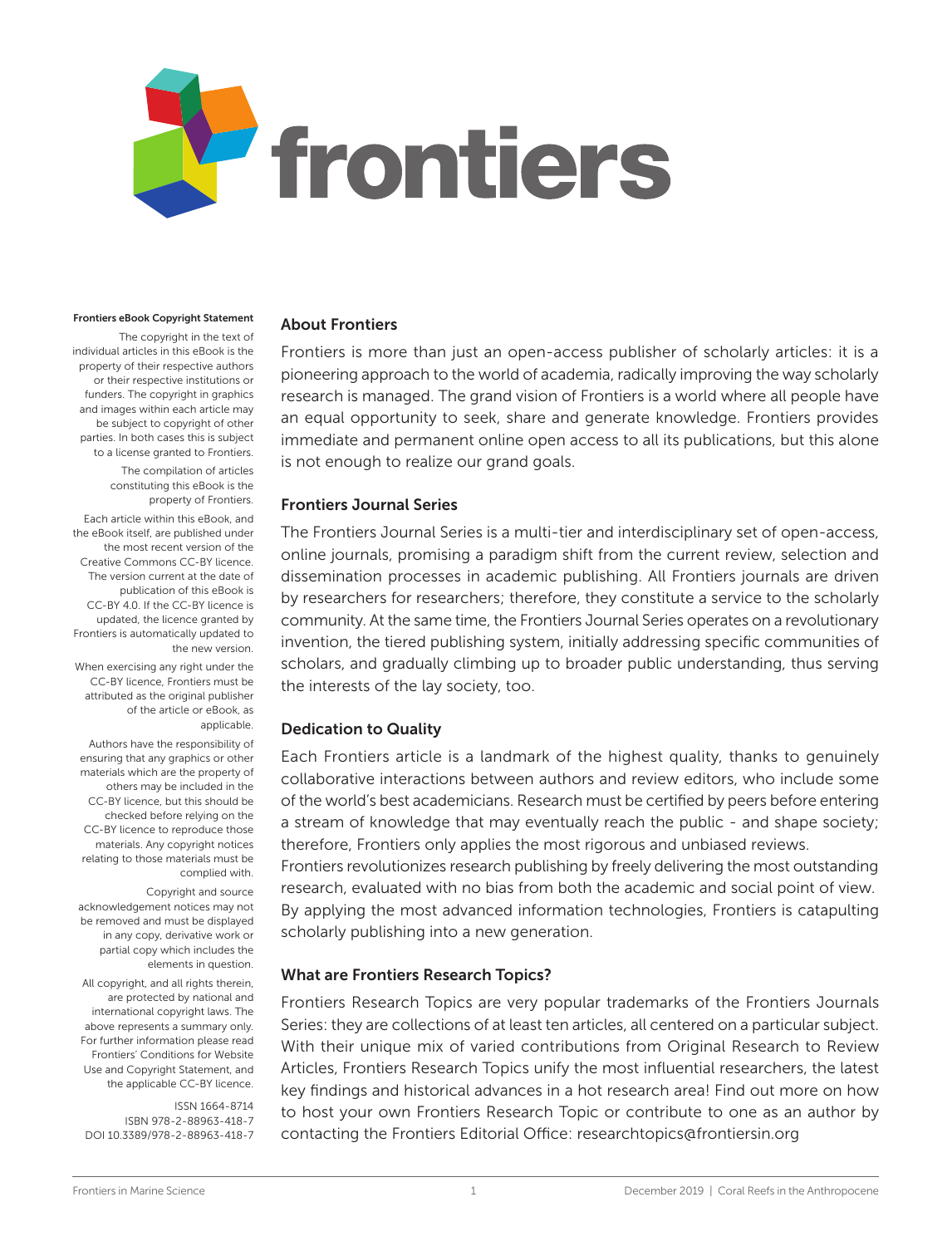# CORAL REEFS IN THE ANTHROPOCENE

Topic Editors:

Michael Sweet, University of Derby, United Kingdom Dominic A. Andradi-Brown, World Wildlife Fund (United States), United States Christian Robert Voolstra, Universität Konstanz, Germany Catherine Ellen Ivy Head, University of Oxford, United Kingdom David Curnick, Zoological Society of London, United Kingdom Thomas K. Frazer, University of Florida, United States Anastazia T. Banaszak, National Autonomous University of Mexico, Mexico

Every year, 10 outstanding Research Topics are selected as finalists of the Frontiers Spotlight Award. These shortlisted article collections each address a globally important field of research with the potential to drastically impact our future. They bring together the latest, cutting-edge research to advance their fields, present new solutions and foster essential, large-scale collaborations across multiple disciplines and research groups worldwide.

This international research prize recognizes the most innovative and impactful topics and the winning team of editors receives \$100,000 to organize an international scientific conference on the theme of their successful collection.

For more information visit [spotlight.frontiersin.org](https://spotlight.frontiersin.org/)

Citation: Sweet, M., Andradi-Brown, D. A., Voolstra, C. R., Head, C. E. I., Curnick, D., Frazer, T. K., Banaszak, A. T., eds. (2019). Coral Reefs in the Anthropocene. Lausanne: Frontiers Media SA. doi: [10.3389/978-2-88963-418-7](http://doi.org/10.3389/978-2-88963-418-7)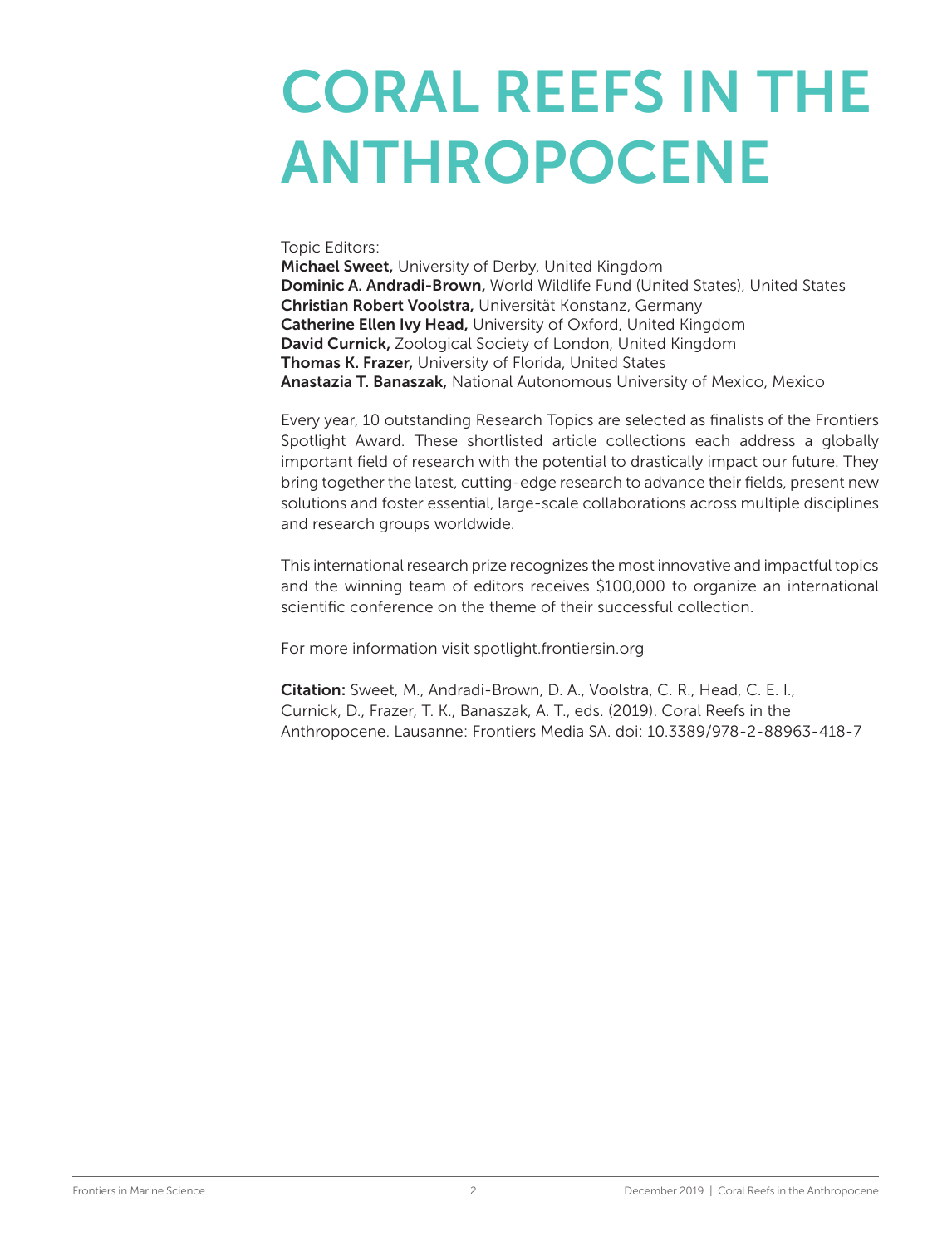# Table of Contents

*05 Corals and Their Microbiomes are Differentially Affected by Exposure to Elevated Nutrients and a Natural Thermal Anomaly*

Lu Wang, Andrew A. Shantz, Jérôme P. Payet, Thomas J. Sharpton, Amelia Foster, Deron E. Burkepile and Rebecca Vega Thurber

*21 Perspectives on the Great Amazon Reef: Extension, Biodiversity, and Threats*

Ronaldo B. Francini-Filho, Nils E. Asp, Eduardo Siegle, John Hocevar, Kenneth Lowyck, Nilo D'Avila, Agnaldo A. Vasconcelos, Ricardo Baitelo, Carlos E. Rezende, Claudia Y. Omachi, Cristiane C. Thompson and Fabiano L. Thompson

*26 Local Biomass Baselines and the Recovery Potential for Hawaiian Coral Reef Fish Communities*

Kelvin D. Gorospe, Megan J. Donahue, Adel Heenan, Jamison M. Gove, Ivor D. Williams and Russell E. Brainard

*39 Interspecific Hybridization May Provide Novel Opportunities for Coral Reef Restoration*

Wing Yan Chan, Lesa M. Peplow, Patricia Menéndez, Ary A. Hoffmann and Madeleine J. H. van Oppen

*54 Assessment of Mesophotic Coral Ecosystem Connectivity for Proposed Expansion of a Marine Sanctuary in the Northwest Gulf of Mexico: Population Genetics*

Michael S. Studivan and Joshua D. Voss

*65 Assessment of Mesophotic Coral Ecosystem Connectivity for Proposed Expansion of a Marine Sanctuary in the Northwest Gulf of Mexico: Larval Dynamics*

Lysel Garavelli, Michael S. Studivan, Joshua D. Voss, Alyson Kuba, Joana Figueiredo and Laurent M. Chérubin

- *76 Warmer Water Affects Immunity of a Tolerant Reef Coral* Caroline V. Palmer
- *85 Ultra-Violet Radiation Has a Limited Impact on Seasonal Differences in the Acropora Muricata Holobiont*

Jeroen A. J. M. van de Water, Lucile Courtial, Fanny Houlbrèque, Stéphan Jacquet and Christine Ferrier-Pagès

*99 Impacts of a Regional, Multi-Year, Multi-Species Coral Disease Outbreak in Southeast Florida*

Charles J. Walton, Nicole K. Hayes and David S. Gilliam

*113 Impact of the Use of a Teaching Toolbox in an Awareness Campaign on Children's Representations of Coral Reefs*

Pascale Chabanet, Georgeta Stoica, Stéphanie M. Carrière, Catherine Sabinot, Claire Bedrossian and Jocelyne Ferraris

*131 Bacterial Communities in Tissues and Surficial Mucus of the Cold-Water Coral* Paragorgia arborea

Bradley A. Weiler, Joost T. P. Verhoeven and Suzanne C. Dufour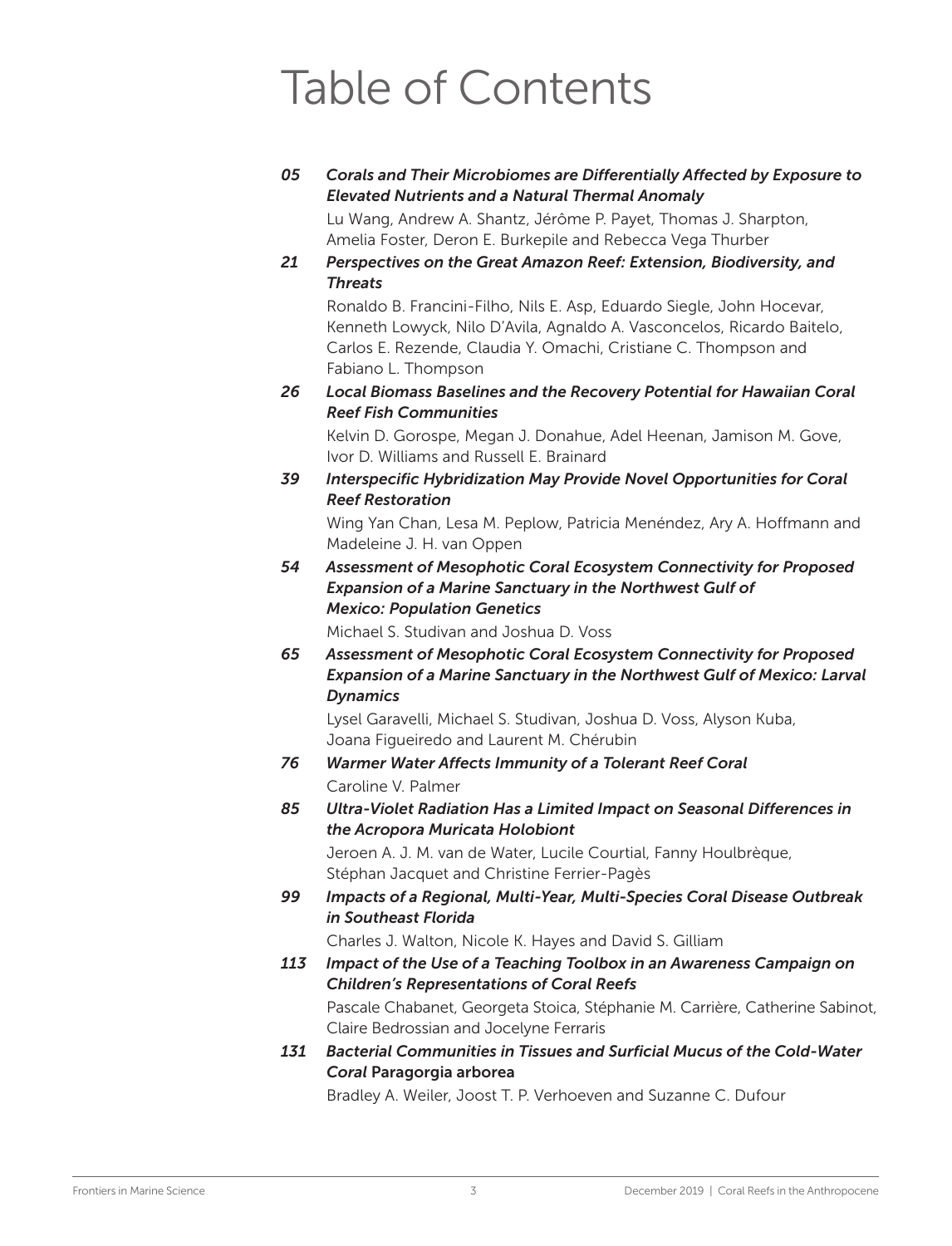- *145 Changes in Radial Polyp Tissues of Acropora Longicyathus After Long-Term Exposure to Experimentally Elevated Nutrient Concentrations* Daniel J. Bucher and Peter L. Harrison
- *153 Effect of Coral-Algal Interactions on Early Life History Processes in*  Pocillopora acuta *in a Highly Disturbed Coral Reef System* Rick C. Leong, Ezequiel M. Marzinelli, Jeffrey Low, Andrew G. Bauman, Elton W. X. Lim, Chin Y. Lim, Peter D. Steinberg and James R. Guest
- *164 Contrasting Antibacterial Capabilities of the Surface Mucus Layer From Three Symbiotic Cnidarians* Jacqueline Rivera-Ortega and Patricia E. Thomé
- *174 Effects of Partial Mortality on Growth, Reproduction and Total Lipid Content in the Elkhorn Coral* Acropora palmata Victor M. Piñón-González and Anastazia T. Banaszak
- *184 Host Differentiation and Compartmentalization of Microbial Communities in the Azooxanthellate Cupcorals* Tubastrea coccinea *and* Rhizopsammia goesi *in the Caribbean* Aschwin H. Engelen, Tânia Aires, Mark J. A. Vermeij, Gerhard J. Herndl,

Ester A. Serrão and Pedro R. Frade

*193 Corallivory in the Anthropocene: Interactive Effects of Anthropogenic Stressors and Corallivory on Coral Reefs*

Yau-Heiu Hsu, Ching-Hsiu Tsai and Na-Sheng Lin

*207 Identifying Causes of Temporal Changes in* Acropora cervicornis *Populations and the Potential for Recovery* Elizabeth A. Goergen, Alison L. Moulding, Brian K. Walker and David S. Gilliam

*220 Short Term Exposure to Heat and Sediment Triggers Changes in Coral Gene Expression and Photo-Physiological Performance* Rosa Celia Poquita-Du, Danwei Huang, Loke Ming Chou, Mrinalini and

Peter A. Todd

*235 [Reproductive Seasonality of Coral Assemblages in the Karimunjawa](#page-6-0)  Archipelago, Indonesia*

Diah P. Wijayanti, Elis Indrayanti, Anindya Wirasatriya, Arfiyan Haryanto, Dwi Haryanti, Andrianus Sembiring, Tyas A. Fajrianzah and Ranjeet Bhagooli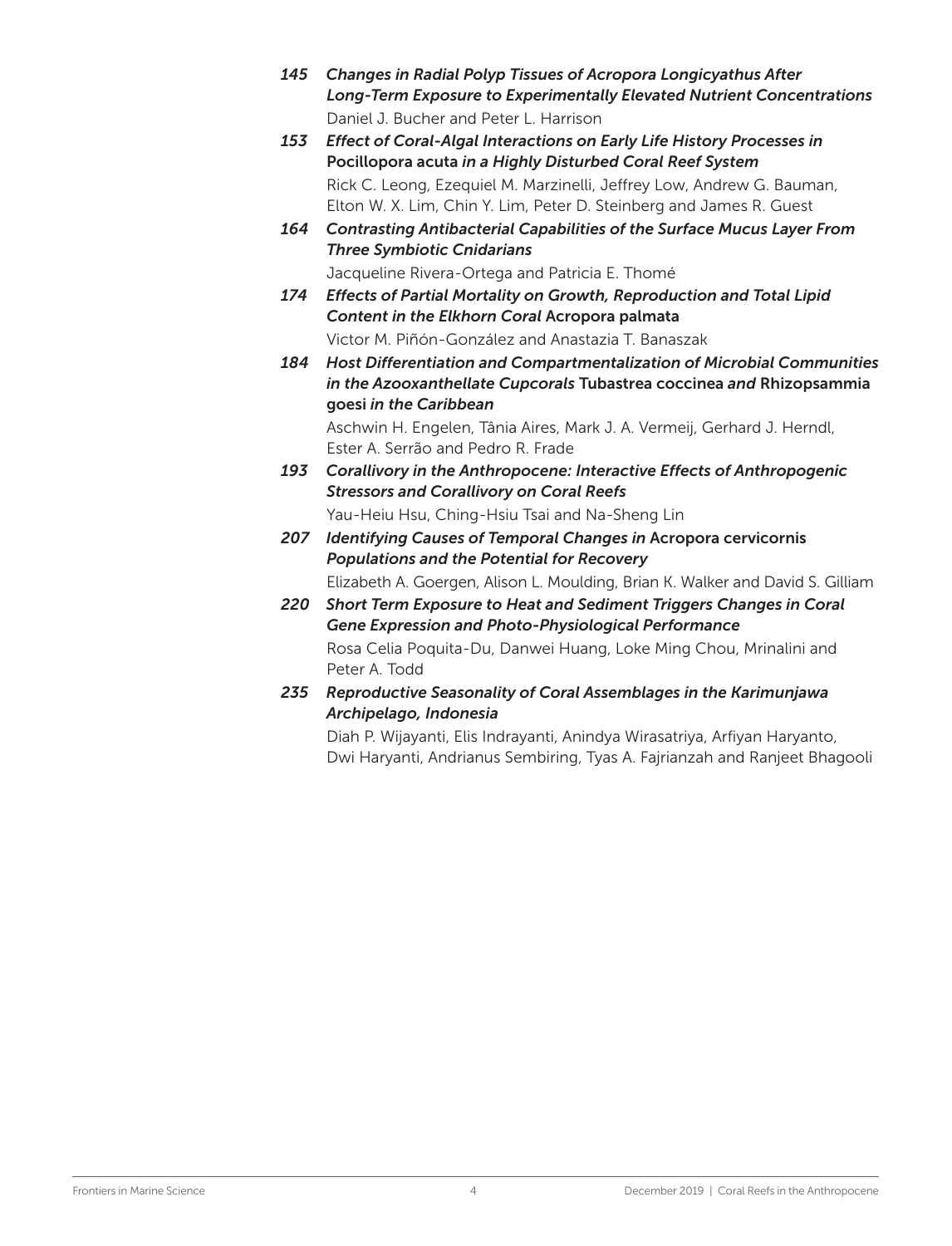- van de Water, J. A., Lamb, J. B., van Oppen, M. J. H., Willis, B. L., and Bourne, D. G. (2015). Comparative immune response of corals to stressors associated with offshore reef-based tourist platforms. Conserv. Physiol. 3:cov032. [doi: 10.](https://doi.org/10.1093/conphys/cov032) [1093/conphys/cov032](https://doi.org/10.1093/conphys/cov032)
- Wang, Z., Gerstein, M., and Snyder, M. (2010). RNA-Seq: a revolutionary tool for transcriptomics. Nat. Rev. Genet. 10, 57–63. [doi: 10.1038/nrg2484](https://doi.org/10.1038/nrg2484)
- Warner, M. E., Fitt, W. K., and Schmidt, G. W. (1999). Damage to photosystem II in symbiotic dinoflagellates: a determinant of coral bleaching. Proc. Natl. Acad. Sci. U.S.A. 96, 8007–8012. [doi: 10.1073/pnas.96.14.](https://doi.org/10.1073/pnas.96.14.8007) [8007](https://doi.org/10.1073/pnas.96.14.8007)
- Weber, M., de Beer, D., Lott, C., Polerecky, L., Kohls, K., Abed, R. M. M., et al. (2012). Mechanisms of damage to corals exposed to sedimentation. Proc. Natl. Acad. Sci. U.S.A. 109, E1558–E1567. [doi: 10.1073/pnas.110071](https://doi.org/10.1073/pnas.1100715109) [5109](https://doi.org/10.1073/pnas.1100715109)
- Westbroek, P., Yanagida, J., and Isa, Y. (1980). Functional morphology of brachiopod and coral skeletal structures supporting ciliated epithelia. Paleobiology 6, 313–330. [doi: 10.1017/S0094837300006825](https://doi.org/10.1017/S0094837300006825)
- Woolridge, S. A. (2013). Breakdown of the coral-algae symbiosis: towards formalizing a linkage between warm-water bleaching thresholds and the growth rate of the intracellular zooxanthellae. Biogeosciences 10, 1647–1658. [doi: 10.](https://doi.org/10.5194/bg-10-1647-2013) [5194/bg-10-1647-2013](https://doi.org/10.5194/bg-10-1647-2013)
- Yap, H. T., Aliño, P. M., and Gomez, E. D. (1992). Trends in growth and mortality of three coral species (Anthozoa: Scleractinia), including effects of transplantation. Mar. Ecol. Prog. Ser. 83, 91–101. [doi: 10.3354/meps083091](https://doi.org/10.3354/meps083091)
- Zainal, A. J. M., Dalby, D. H., and Robinson, I. S. (1993). Monitoring marine ecological changes on the east coast of Bahrain with Landsat TM. Photogramm. Eng. Rem. Sens. 59, 415–421.

**Conflict of Interest Statement:** The authors declare that the research was conducted in the absence of any commercial or financial relationships that could be construed as a potential conflict of interest.

The reviewer BW declared a past co-authorship with several of the authors, LC, PT, and DH, to the handling Editor.

Copyright © 2019 Poquita-Du, Huang, Chou, Mrinalini and Todd. This is an openaccess article distributed under the terms of the [Creative Commons Attribution](http://creativecommons.org/licenses/by/4.0/) [License \(CC BY\).](http://creativecommons.org/licenses/by/4.0/) The use, distribution or reproduction in other forums is permitted, provided the original author(s) and the copyright owner(s) are credited and that the original publication in this journal is cited, in accordance with accepted academic practice. No use, distribution or reproduction is permitted which does not comply with these terms.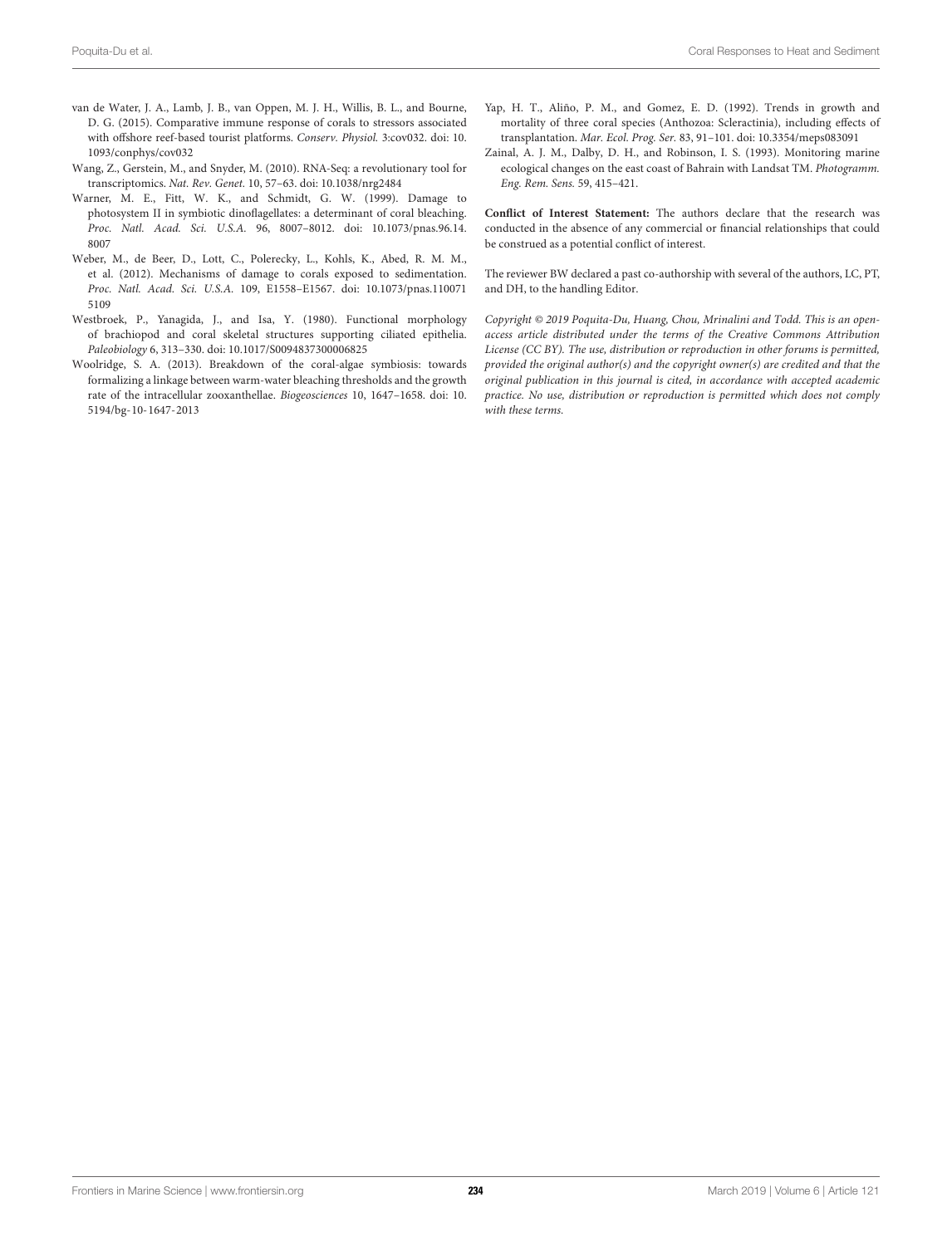<span id="page-6-0"></span>



# [Reproductive Seasonality of Coral](https://www.frontiersin.org/articles/10.3389/fmars.2019.00195/full) Assemblages in the Karimunjawa Archipelago, Indonesia

[Diah P. Wijayanti](http://loop.frontiersin.org/people/550003/overview)1\*, [Elis Indrayanti](http://loop.frontiersin.org/people/652956/overview)<sup>2</sup>, [Anindya Wirasatriya](http://loop.frontiersin.org/people/604958/overview)<sup>2,3</sup>, [Arfiyan Haryanto](http://loop.frontiersin.org/people/715852/overview)<sup>2,4</sup>, [Dwi Haryanti](http://loop.frontiersin.org/people/619903/overview)1, [Andrianus Sembiring](http://loop.frontiersin.org/people/630816/overview)1,5, [Tyas A. Fajrianzah](http://loop.frontiersin.org/people/586836/overview)1 and [Ranjeet Bhagooli](http://loop.frontiersin.org/people/586130/overview)<sup>6</sup>

<sup>1</sup> Department of Marine Science, Diponegoro University, Semarang, Indonesia, <sup>2</sup> Department of Oceanography, Diponegoro University, Semarang, Indonesia, <sup>3</sup> Center for Coastal Rehabilitation and Disaster Mitigation Studies, Diponegoro University, Semarang, Indonesia, <sup>4</sup> Pura Baruna Lestari, Kudus, Indonesia, <sup>5</sup> Bionesia (Indonesia Biodiversity), Denpasar, Indonesia, <sup>6</sup> Department of Biosciences and Ocean Studies, Faculty of Science & Pole of Research Excellence in Sustainable Marine Biodiversity, University of Mauritius, Réduit, Mauritius

#### **OPEN ACCESS**

#### Edited by:

Christian Robert Voolstra, King Abdullah University of Science and Technology, Saudi Arabia

#### Reviewed by:

Jessica Bouwmeester, Smithsonian Institution, United States Till Röthig, King Abdullah University of Science and Technology, Saudi Arabia

> \*Correspondence: Diah P. Wijayanti diah\_permata@mail.com

#### Specialty section:

This article was submitted to Coral Reef Research, a section of the journal Frontiers in Marine Science

Received: 09 July 2018 Accepted: 28 March 2019 Published: 18 April 2019

#### Citation:

Wijayanti DP, Indrayanti E, Wirasatriya A, Haryanto A, Haryanti D, Sembiring A, Fajrianzah TA and Bhagooli R (2019) Reproductive Seasonality of Coral Assemblages in the Karimunjawa Archipelago, Indonesia. Front. Mar. Sci. 6:195. doi: [10.3389/fmars.2019.00195](https://doi.org/10.3389/fmars.2019.00195) Equatorial corals were previously thought not to spawn synchronously at the assemblage level. However, recent studies have reported multi-specific coral spawning events in equatorial regions. Here, we report the reproductive activity of 21 Acropora species in the Karimunjawa Archipelago over five consecutive years (2008–2012). We also infer the month of spawning for Acropora humilis, Acropora gomezi, and Acropora muricata from the presence of mature oocytes. We found that Acropora assemblages exhibit a high degree of inter-specific reproductive seasonality. The highest proportion of colonies with mature oocytes was observed in March 2011 (65%,  $n = 80$ ). Oocytes likely developed during June–March, 6 to 10 months before spermatogenesis. Spermatocytes were observed in samples collected during March; however, the onset of spermatogenesis could not be precisely determined as samples were not collected in January and February. This was because of weather constraints and difficulty in detecting the early stages of spermatogenesis. Multi-specific spawning events were observed during the first transition period (March–April) and the second transition period (September–October) between monsoons. The number of species containing mature oocytes was higher during March–April (12 species) and September–October (8 species). Spawning patterns likely follow the lunar cycle. However, two distinct spawning events coincided with two periods of higher temperature (March–April and September– October). Daily temperature records indicate that spawning occurred on days where temperature dropped before the expected spawning time during the warming period. During the period of rising temperature, wind speeds were lower, which might serve as a signal leading to the multi-specific spawning of corals in the tropics, at least in the Karimunjawa Archipelago of Indonesia.

Keywords: coral reefs, Acroporidae, Karimunjawa Archipelago, multi-specific spawning, biannual spawning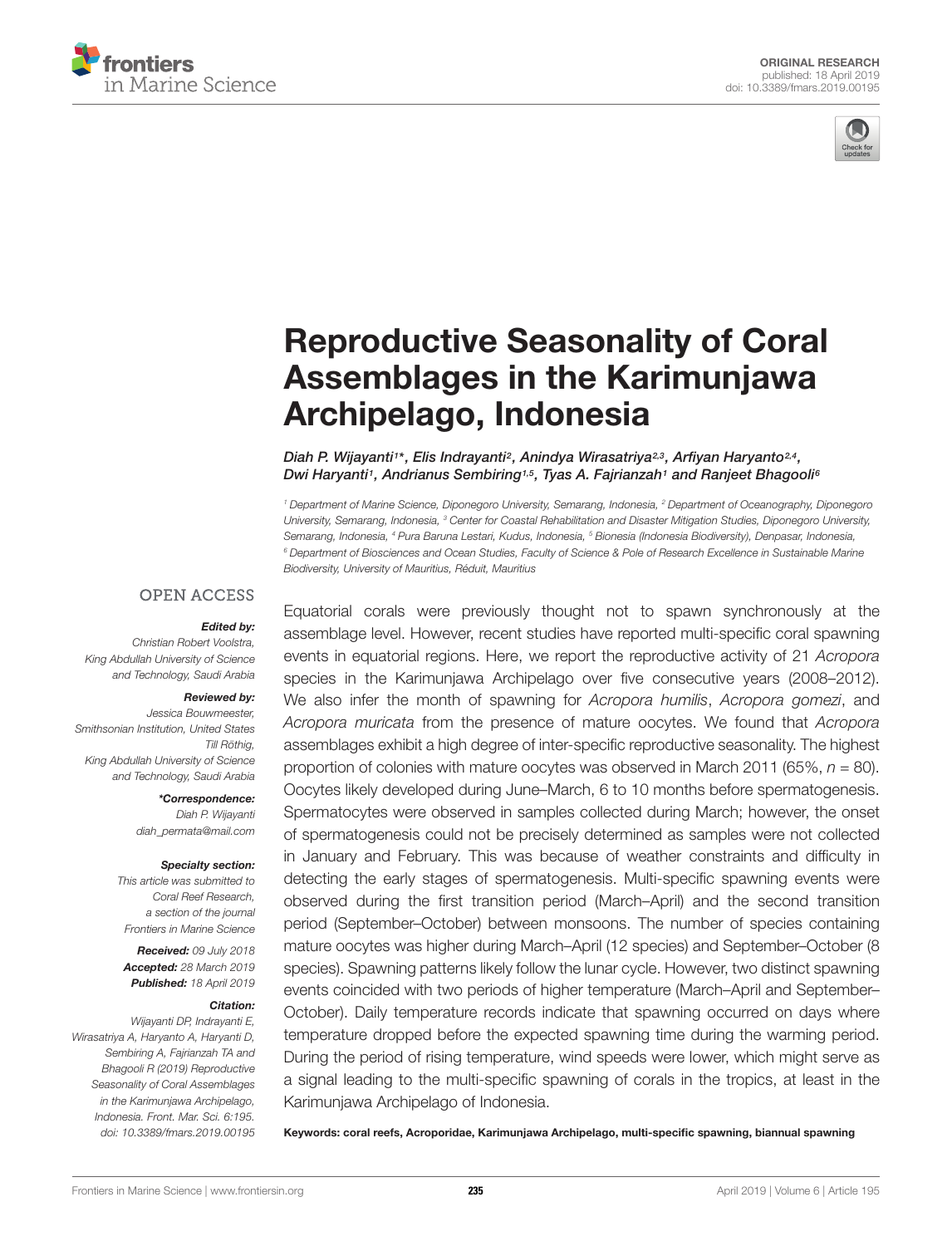# **INTRODUCTION**

Knowledge on the timing of spawning within coral assemblages has developed rapidly in recent years, and this phenomenon has now been documented at more than 25 locations globally [\(Baird](#page-19-0) [et al., 2009;](#page-19-0) [Kongjandtre et al., 2010;](#page-19-1) [Bouwmeester et al., 2011;](#page-19-2) [Chelliah et al., 2015\)](#page-19-3). This phenomenon has been documented over a wide geographic area, including remote regions, such as New Caledonia [\(Baird et al., 2010\)](#page-19-4), the Persian Gulf [\(Bauman](#page-19-5) [et al., 2011\)](#page-19-5), Yemen [\(Baird et al., 2014\)](#page-18-0), and the southernmost reef of Lord Howe Island, Australia [\(Harrison, 2008;](#page-19-6) [Baird et al., 2015\)](#page-19-7).

The reproductive patterns of corals vary widely during spawning, with wide variations existing in the intensity of spawning, extent of reproductive synchrony, and duration of the spawning period, both within and among coral populations at different locations [\(Harrison, 2011\)](#page-19-8). However, the reproductive mode of most coral species is generally consistent and conserved. For example, most acroporids are hermaphrodite broadcast spawners throughout their distribution range [\(Baird et al., 2009\)](#page-19-0).

It has been previously suggested that multi-specific spawning events only occur in the Great Barrier Reef (GBR), Australia. Existing studies suggest that populations that do not experience large environmental fluctuations, such as corals at low latitudes, exhibit less synchronous spawning [\(Shlesinger and Loya, 1985;](#page-19-9) [Oliver and Willis, 1987;](#page-19-10) [Oliver et al., 1988;](#page-19-11) [Harrison and Wallace,](#page-19-12) [1990;](#page-19-12) [Richmond and Hunter, 1990\)](#page-19-13). However, multi-specific spawning has been observed in the Solomon Islands [\(Baird](#page-19-14) [et al., 2002\)](#page-19-14), Singapore [\(Guest et al., 2002,](#page-19-15) [2005a\)](#page-19-16), the Java Sea [\(Edinger et al., 1996;](#page-19-17) [Permata et al., 2012\)](#page-19-18) and Western Australia [\(Gilmour J. et al., 2016\)](#page-19-19). Thus, equatorial coral assemblages might exhibit a higher degree of coral spawning than previously assumed. Lower reproductive synchrony in corals at low latitudes has been recorded in the coral reef communities of Kenya, where most corals exhibit a greatly extended reproductive period [\(Mangubhai and Harrison, 2008\)](#page-19-20). This finding triggered debate over using latitude to define variation in "mass spawning events" and "multi-specific species spawning" [\(Baird and Guest, 2009\)](#page-19-21). In particular, a recent report suggests that corals in East Africa, a low latitude area, exhibit synchronous spawning periods [\(Sola et al., 2016\)](#page-20-0).

Synchronous spawning within coral species is required to facilitate cross-fertilization. Sperm dilution represents a major constraint that decreases fertilization success when small colonies spawn synchronously [\(Levitan et al., 2004\)](#page-19-22). As a result, many broadcaster corals spawn at predictable times every year [\(Willis](#page-20-1) [et al., 1985\)](#page-20-1). This phenomenon maximizes the fertilization rates of gametes in the water column [\(Guest et al., 2005b\)](#page-19-23).

Various environmental factors might contribute to the timing of reproduction in corals, the control of the reproductive activity, at both proximate and ultimate levels [\(Harrison and Wallace,](#page-19-12) [1990\)](#page-19-12). [Babcock et al.](#page-18-1) [\(1986\)](#page-18-1) suggested that environmental factors operate at progressively finer scales to regulate the time of year, the night, and the hour of spawning. Sea surface temperature (SST) might serve as the major seasonal cue to synchronize the maturation of most corals during the reproductive cycle. Broadcast spawning corals spawn their gametes during periods

when water temperature is rapidly changing (Indo-Pacific region) or is close to its annual maximum (Western Atlantic region) [\(Harrison and Wallace, 1990;](#page-19-12) [van Woesik et al., 2006;](#page-20-2) [Keith et al., 2016\)](#page-19-24). For example, coral populations at inshore and offshore reefs in the central region of the GBR spawn 1 month apart, corresponding to the rise in SST that occurs 1 month earlier in inshore reefs [\(Harrison et al., 1984;](#page-19-25) [Willis](#page-20-1) [et al., 1985;](#page-20-1) [Babcock et al., 1986\)](#page-18-1). However, other relationships between SST and spawning time are less well understood [\(Baird et al., 2009\)](#page-19-0). For example, while most corals in the Indo-Pacific region spawn in spring during periods of rapidly increasing temperatures, some corals in western Australia spawn during fall when temperatures are rapidly decreasing [\(Rosser,](#page-19-26) [2013;](#page-19-26) [Keith et al., 2016\)](#page-19-24). While the peak in coral spawning might be best predicted by rapid seasonal changes in sea temperature, other factors might control the timing of coral spawning, such as insolation and wind speed [\(Mendes and](#page-19-27) [Woodley, 2002;](#page-19-27) [Penland et al., 2004;](#page-19-28) [van Woesik et al., 2006;](#page-20-2) [Baird et al., 2009\)](#page-19-0).

In tropical and equatorial regions, the role of environmental factors in the reproductive scheduling of tropical corals remains unclear. Multi-specific spawning has been observed in these regions, despite a lack of strong fluctuations in the environment. In Mozambique, coral assemblages spawn during periods of rising SST and low wind and rainfall [\(Sola et al., 2016\)](#page-20-0). In Singapore, spawning of the coral Platygyra pini follows periods of increasing monthly SST [\(Guest et al., 2012\)](#page-19-29). Similarly, in Kenya, spawning peaks during periods of rapidly rising SST [\(Mangubhai](#page-19-20) [and Harrison, 2008\)](#page-19-20). [Mendes and Woodley](#page-19-27) [\(2002\)](#page-19-27) suggested that the spawning timing of Orbicella annularis in the Western Atlantic is controlled by a combination of temperature and monthly rainfall. These studies suggest that spawning synchrony does not break down at low latitudes.

Despite lying at the center of coral biodiversity [\(Veron et al.,](#page-20-3) [2009\)](#page-20-3) and harboring a high coral diversity of 580 scleractinian species [\(Burke et al., 2002\)](#page-19-30), very few studies have focused on coral reproduction in Indonesia. In October 1995, [Edinger et al.](#page-19-17) [\(1996\)](#page-19-17) first documented 22 scleractinian species spawning over a three-night period following the full moon in the Karimunjawa Archipelago. [Permata et al.](#page-19-18) [\(2012\)](#page-19-18) observed biannual multispecific spawning at the same location. Furthermore, [Bachtiar](#page-18-2) [\(2001\)](#page-18-2) reported spawning of Acropora cytherea and A. nobilis around Lombok between January and February after full moon, whereas Hydnophora rigida released gametes biannually in March and October after full moon. [Baird et al.](#page-19-31) [\(2005\)](#page-19-31) reported that Acropora species from Aceh sampled in March were gravid, as were Acropora assemblages from Seribu Island, Jakarta Province, and Nusa Lembongan, Bali. Thus, these corals probably spawned in March and April. A later study by [Baird et al.](#page-19-0) [\(2009\)](#page-19-0) found that Acropora species from Makassar and Manado contained mature oocytes in October.

In the current study, we document the extent of reproductive activity of Acropora assemblages from Karimunjawa Archipelago in the Java Sea of Indonesia, over a 5-year period (2008–2012). Gametogenesis was examined during the first year (2008), and the spawning activity of Acropora assemblages was monitored over the subsequent years (2009–2012). Potential environmental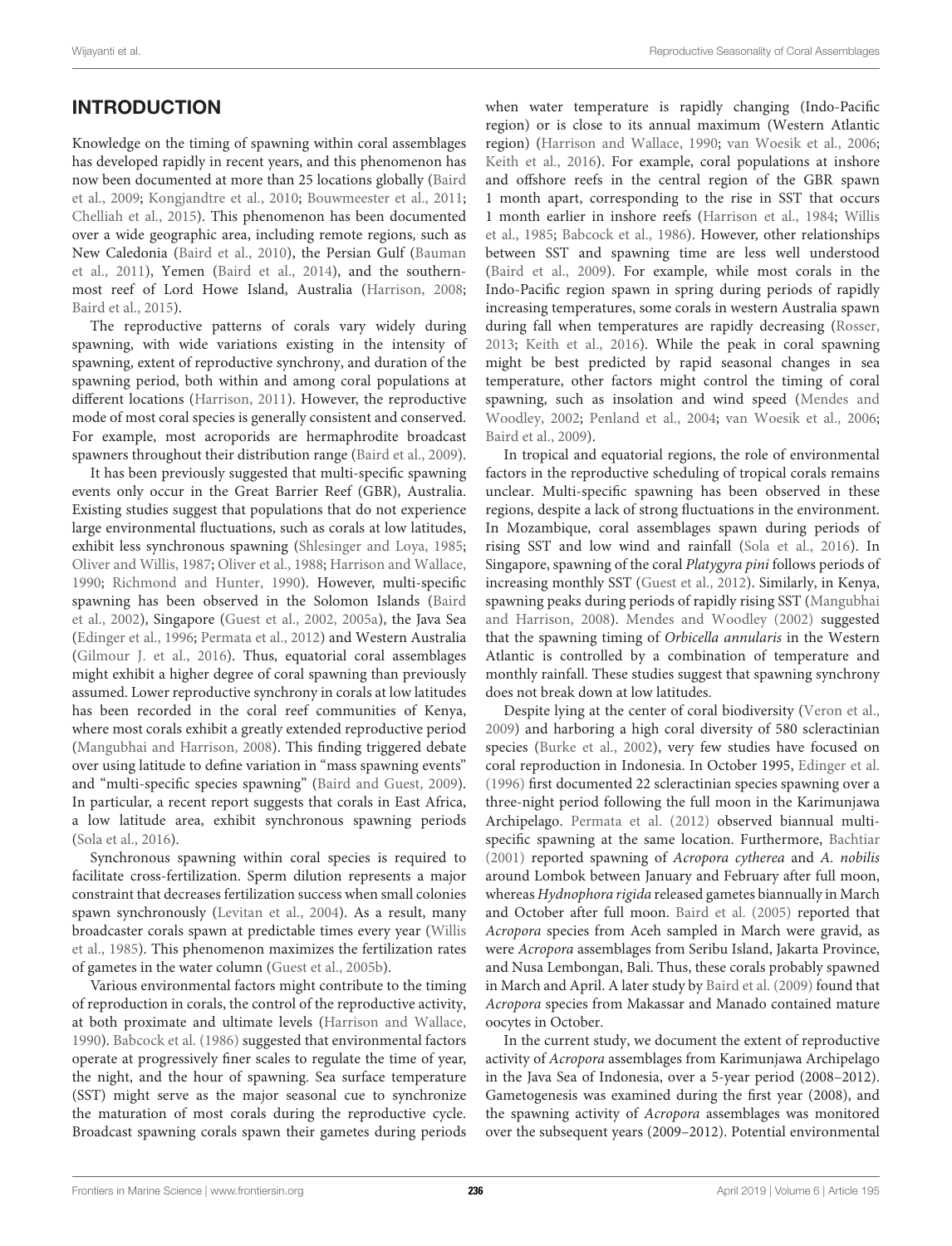predictors of the timing of coral spawning, such as SST and rainfall, were examined [\(Mendes and Woodley, 2002\)](#page-19-27).

# MATERIALS AND METHODS

### Sampling and Survey Location

All surveys and sampling in this study were conducted on a cluster of three islands (Sambangan, Seruni, and Genting Islands) in the Karimunjawa Archipelago, which is located about 80 km northwest of Jepara, Central Java (**[Figure 1](#page-8-0)**). Samples were collected for subsequent histological analysis at a depth of approximately 2–7 m on Sambangan Island, specifically at Taka Fadelan, which is a reef lagoon (05°50' 42.5" S, 110° 35' 17.7" E), and at Ocean Base, which is an outer reef  $(05^{\circ}50'$  40.1" S, 110° 34' 48.5" E). Surveys of reproduction were conducted at the same two sites, as well as at a site on Seruni Island (05°51' 57.5" S,  $110^{\circ}$  35' 24.8" E) and another site on Genting Island (05°51' 17.6" S, 110° 36' 37.9" E). All surveys and sampling on Seruni and Genting Islands were approved by Karimunjawa National Park under permit number 889/BTNKJ-1.6/SIMAKSI/2008. The research permit for Sambangan Island was obtained from PT Pura Baruna Lestari, which is an organization that privately manages the island.

# Histological Sampling and Observation of Gamete Maturity

Samples were collected from all three islands for subsequent histological analysis to document gametogenesis in Acropora species and to determine spawning times. Sampling was conducted once a month from May 2008 to March 2009 at Taka Fadelan and Ocean Base, which were both near Sambangan Island. However, due to weather and logistical constraints, sampling was not conducted in November 2008 and January and February 2009. The branches of three species (Acropora gomezi, A. hyacinthus, and A. humilis) were used as samples, and were cut using pliers. Five to 10 colonies of more than 20 cm diameter for each species were tagged at each study site. Branches were sampled from the center of the colony. The branches were broken 2–3 cm below the tip in corymbose and tabular colonies and 8–10 cm below the tip in arborescent colonies. This sampling approach was used to avoid sterile zones (i.e., areas of the colony with no gametes) that generally occur at the perimeter of colonies and the tips of branches, which tend to represent areas of recent growth [\(Wallace, 1985\)](#page-20-4).

# Fixation, Histological Procedures, and **Measurements**

Within 30 min of collection, branch segments were fixed in 10% formaldehyde in seawater for 24 h. The fixed branches were decalcified in a 1:1 mixture of 10% acetic acid and 10% formaldehyde in tap water for approximately 2 weeks. Tissue was dissected and cut into 1 cm  $\times$  1 cm pieces which were then dehydrated in a graded series of ethanol and cleaned using xylene. Tissues were embedded in paraffin and 6–8 µm sections were cut and stained with Delafield's hematoxylin and eosin

<span id="page-8-0"></span>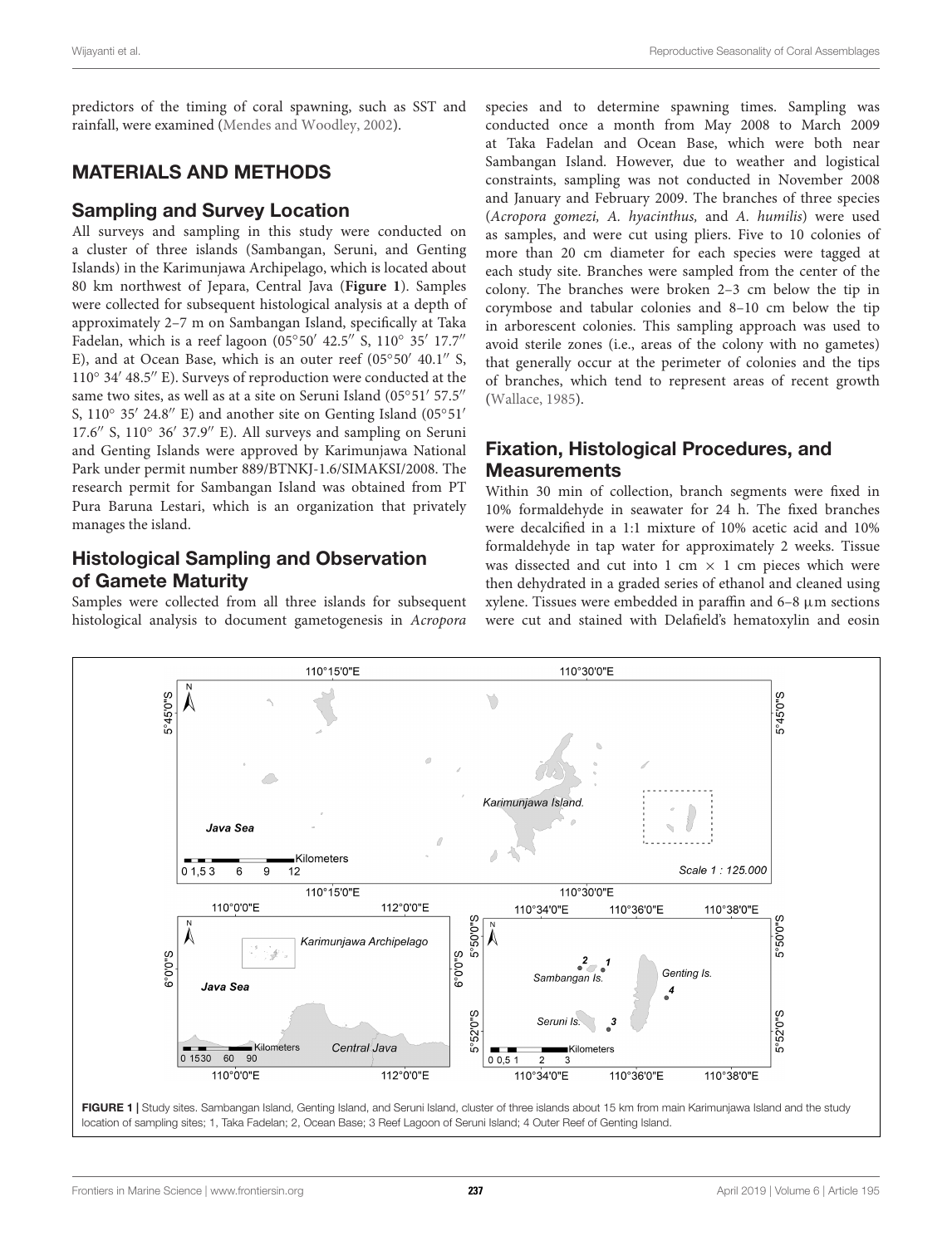[\(Permata et al., 2000\)](#page-19-32). Histological sections were observed under a light microscope (Nikon Labophot-2, New York, United States). Each colony was then classified into one of four stages of oogenesis or spermatogenesis [\(Harrison and Wallace, 1990;](#page-19-12) [Vargas-Ángel et al., 2006](#page-20-5) and **[Supplementary File S1](#page-18-3)**). Oocytes of  $>$ 300–800  $\mu$ m in size were classified as the mature stage. Mature oocytes are packed with yolk granules, stain deeply, and have an indented nucleus. By comparison, spermaries are packed with mature spermatozoa that have developed tails and are approximately 80  $\mu$ m in size [\(Vargas-Ángel et al., 2006\)](#page-20-5). To measure the size of oocytes and testes, sections that contained the maximum planar area of the oocytes and testes, respectively, were selected and photographed under the microscope using an Olympus A80 digital camera. The diameter of oocytes and testes was measured using Adobe Photoshop version3.0 software. Oocytes and testes were measured using a size index, with a geometric mean of the short and long axes of the section of oocytes and testes [\(Permata et al., 2000\)](#page-19-32).

#### Observations of Reproductive **Conditions**

Monsoons create four distinct seasons in the Karimunjawa Archipelago [\(Tomascik et al., 1997\)](#page-20-6): southwest (SW) monsoon (wet season, November–February); northeast (NE) monsoon (dry season, May–August); first transition period (March– April); and second transition period (September–October). To determine the reproductive condition of Acropora corals, surveys were carried out during the first transition period before the southeast monsoon (wet season) from February or March in 2009–2012, and during the second transition period before the northeast monsoon (dry season) from September or October in 2011 and 2012. Sampling was conducted 1 to 3 weeks before the expected spawning date, which occurs between 1 and 8 days before full moon. Sampling periods are listed in **[Table 1](#page-9-0)**.

During each sampling period, two scuba divers conducted three surveys each by swimming parallel to the reefs for a distance of approximately 100 m. Samples were only taken from colonies greater than 10 cm in diameter to increase the likelihood that the colonies were mature enough to produce gametes. Colonies were tagged before branches were collected, to avoid re-sampling in a given sampling period. To avoid sampling clones, sampled colonies were located at least 1 m apart. Some Acropora species were identified in situ, while unidentified species were further analyzed following bleaching in the laboratory and observation under a microscope to detect species-specific skeletal patterns, as per [Wallace](#page-20-7) [\(1999\)](#page-20-7). The reproductive condition – was established by breaking coral branches using cutting pliers and exposing the developing oocytes, as described by [Harrison et al.](#page-19-25) [\(1984\)](#page-19-25). Three branches were broken off from each colony to reveal the status of oocyte development based on the pigmentation of visible oocytes. It was assumed that mature oocytes would release gametes within 1 month and immature oocytes would release gametes within 2 months. In comparison, the absence of visible oocytes indicated that they had already spawned or that the oocytes were too small to be detected with the naked eye and, thus, would not spawn for at least 2 months [\(Baird](#page-19-33) [et al., 2001,](#page-19-33) [2011;](#page-19-34) [Guest et al., 2005a;](#page-19-16) [Gilmour J.P. et al., 2016\)](#page-19-35). The four sampling sites were surveyed during each sampling period. Data were pooled for each spawning season during the first and the second transition periods. Colonies containing mature or immature eggs were collected from the study sites and maintained in aquaria during each of the transition periods from 2009 to 2012 to determine the timing of spawning. The aquaria were checked every morning for gametes that were released overnight. If a colony had spawned its gametes in the aquaria or if a "fishy" smell was detected at sea, tagged colonies in the field were visited within 24 h and intensely observed during and before spawning hours. The tagged colonies were visited again the next day. In 2010, spawning could not be directly observed owing to weather and transportation constraints. Instead, spawning was inferred from slicks [the corals-egg-sperm bundles that are released during multi-specific coral spawning events [\(Oliver and Willis, 1987;](#page-19-10) [Heyward and Negri, 1999\)](#page-19-36)] deposited on the beaches.

## Environmental Parameters During Spawning

To monitor SST, temperature loggers (HOBO Water Temp Pro v2, United States) were deployed at a depth of 5–6 m in April 2013 to April 2014 at two sites, Taka Fadelan reef (No. 1 in **[Figure 1](#page-8-0)**) and Ocean Base (No. 2 in **[Figure 1](#page-8-0)**). During logger deployment, the occurrence of multi-specific spawning was recorded and

<span id="page-9-0"></span>

| <b>TABLE 1   Survey dates.</b>   |                                                                                            |                      |                                                                                             |                             |  |  |  |  |  |  |
|----------------------------------|--------------------------------------------------------------------------------------------|----------------------|---------------------------------------------------------------------------------------------|-----------------------------|--|--|--|--|--|--|
| Year of<br>observation           | Length of observation during the<br>first transition period (date of<br>sample collection) | Time of spawning     | Length of observation during the<br>second transition period (date of<br>sample collection) | Time of spawning            |  |  |  |  |  |  |
| 2009                             | 20 March - 5 April (17 March)                                                              | 3 April              |                                                                                             |                             |  |  |  |  |  |  |
| 2010                             | 20 February - 30 April (23 - 24 Feb;<br>29 - 30 March; 29 - 30 April)                      | 25 March             |                                                                                             |                             |  |  |  |  |  |  |
| 2011                             | 3 March - 22 March (5-6 March)                                                             | 17-19 March          | 3 March - 17 September (5 September)                                                        | 14 September                |  |  |  |  |  |  |
| 2012                             | 24 March - 13 April (26 - 27 March)                                                        | 1, 2, 3, and 8 April | 14 September – 7 October (16 September)                                                     | 3 October                   |  |  |  |  |  |  |
| 2013 (additional<br>observation) | 15 March - 20 April (16 March)                                                             | 20, 22 March         | 5 September – 27 October (15 September<br>and 12 October)                                   | 20 September, 20<br>October |  |  |  |  |  |  |

Surveys were conducted at four sites. One site at Genting Island, one site at Seruni island and two sites at nearby Sambangan Island (see section "Materials and Methods" for details).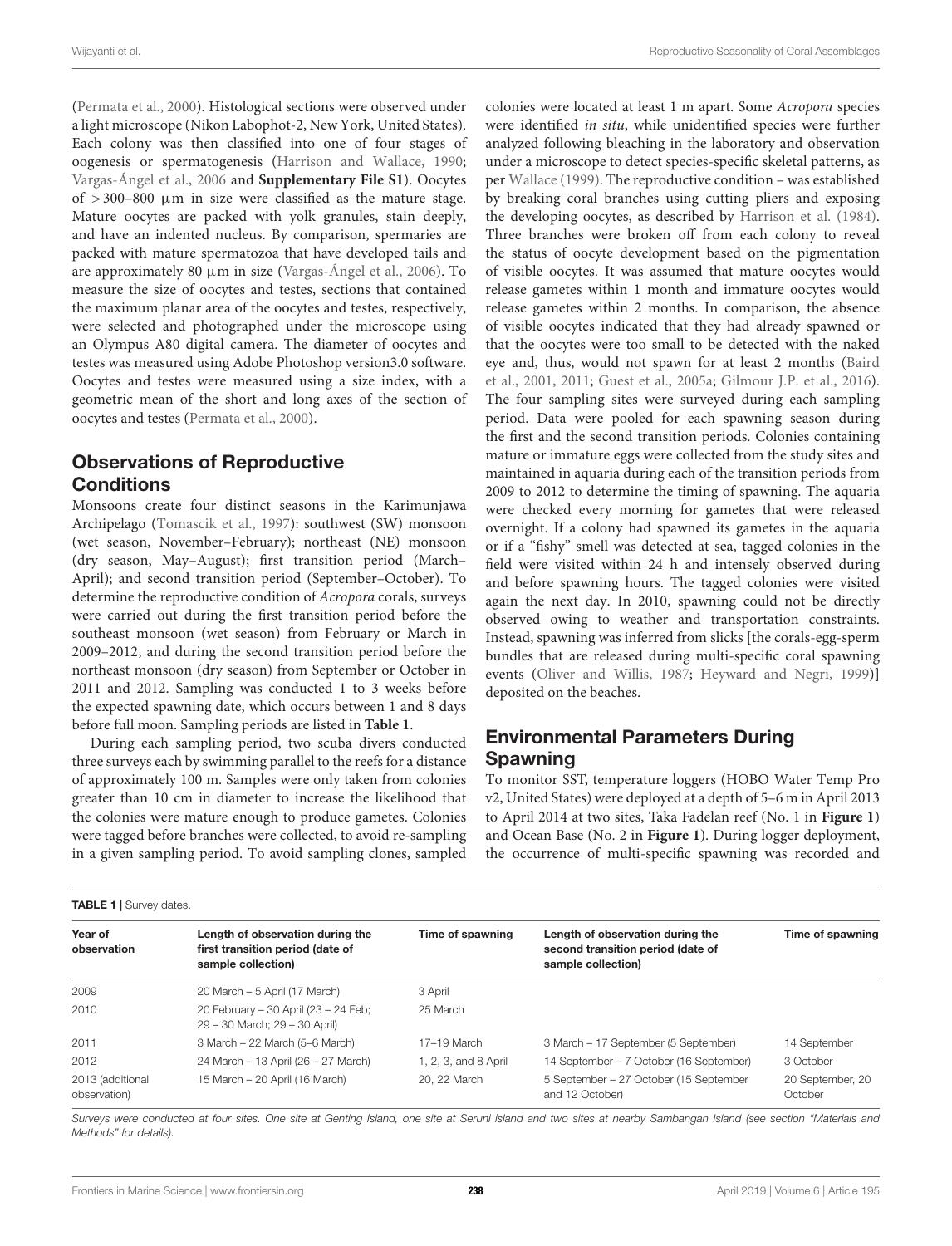the daily amplitude of temperature variation was plotted. For 2012, SST was estimated by modeling variation in diurnal SST (DSST). The amplitude of DSST at a depth of about 1 m  $(ASST)$ was estimated from solar radiation (SR), wind speed (WS), and latent heat (LH), following the parametric model of [Kawai and](#page-19-37) [Kawamura](#page-19-37) [\(2003\)](#page-19-37). The  $\Delta SST$  generated from this model was validated against buoy measurements for the tropics. The rootmean-square error and bias was less than  $0.3°C$  and  $+0.1°C$ , respectively [\(Kawai and Kawamura, 2003\)](#page-19-37).

$$
\Delta SST = a(MS + H_1 + e)^2 + b[\ln(U)] + c(MS + H_1 + e)^2[\ln(U)] + d
$$

where MS is the daily mean of SR ( $\rm Wm^{-2}$ ); U is the daily mean of WS  $(ms^{-1})$ ; – H<sub>1</sub> is the daily mean of latent heat flux (upward is negative, Wm−<sup>2</sup> ); a, b, c, d are the regression coefficients; and e is a constant value of 300 Wm−<sup>2</sup> . MS and U data were obtained from NASA near real-time global radiation and meteorology web services. Solar energy flux and daily wind speed data with a grid resolution of  $1 \times 1^1$  $1 \times 1^1$  were acquired using this resource. H<sub>1</sub> data were downloaded from OAFLUX<sup>[2](#page-10-1)</sup> each day with a grid resolution of  $1 \times 1$ . The data were collected from 2009 to 2012 for the coordinates of 5.84◦ S and 110.58◦E.

Rainfall data were obtained from the Indonesian Agency for Meteorology, Climatology and Geophysics (BMKG) Semarang Office and were recorded at the closest climate and meteorology station (6◦ 58'S and 110◦ 25'E). Wind-field data were extracted at 10 m above the water surface. A threshold of 6 ms−<sup>1</sup> for wind velocity was chosen to allow comparison with the findings of [van](#page-20-8) [Woesik](#page-20-8) [\(2010\)](#page-20-8), as significant waves begin to form when wind velocity is greater than 6  $\text{ms}^{-1}$ .

#### RESULTS

### Sexual Patterns, Gonadal Arrangement, and Gametogenic Cycles

Acropora hyacinthus, A. humilis, and A. gomezi are simultaneous hermaphrodites. They produce both types of gametes (oocytes and spermatocytes) within the same polyp. Only one gonad develops in each mesentery. The development of oocytes is illustrated in **[Figure 2](#page-11-0)**. Mesenteries bearing stage I oocytes were found. Within the mesentery bearing oocytes, one vertically aligned row of oocytes was observed. Stage I oocytes appeared in June in all three species. Stage I oocytes ranged from 5 to 50 µm. Typically, stage I oocytes were irregularly shaped and round-edged. The cytoplasm was small and appeared dense and coarsely granular in all three species. The nucleus was similar in color to the cytoplasm, with a round, bright, and pink nucleolus. The nucleus membrane was difficult to distinguish (**[Figure 2A](#page-11-0)**). In contrast, stage II oocytes were oval to round, ranging from 50 to 150 µm in diameter and exhibited an increase in cytoplasm volume (**[Figure 2B](#page-11-0)**). Stage II oocytes were typically stained pink. The cytoplasm

was finely or coarsely granular as lipid vesicles began to accumulate, indicating the onset of vitellogenesis. During stage III, oocyte size increased progressively, with diameters ranging from approximately 200 to 400 µm (**[Figure 2C](#page-11-0)**). At this stage, the yolk was stained dark pink, with some staining purple. The yolk was loosely or coarsely granular and filled with lipid vesicles as vitellogenesis progressed. The nucleus was smooth and stained rose or pink, with a bright pink nucleolus. At this stage, the nucleus was positioned mostly in the middle of the cytoplasm. In some mid- and late- stage III oocytes, the nucleus began to shift position, moving from the center toward the periphery. During stage IV, the size of oocytes increased noticeably, with diameters ranging from approximately 400 to 800 µm (**[Figure 2D](#page-11-0)**). Oocytes were scored as stage IV when the nucleus was positioned against, or adjacent to the vitelline membrane. The yolk was fairly homogeneous, and the nucleus was round to dome-shaped. The nucleolus, which was observed less often in sections, migrated within the nucleus, to reach a peripheral position. As stage IV progressed, the nucleus became more irregularly shaped (saddle to crescentshaped) and indented (**[Figure 2D](#page-11-0)**). A mature spermatocyte was observed as a "flower bouquet" arrangement, with light pink or lavender-tails aggregated in a generally uniform direction [\(Szmant-Froelich et al., 1985;](#page-20-9) [Permata et al., 2000;](#page-19-32) [Vargas-Ángel](#page-20-5) [et al., 2006;](#page-20-5) **[Figure 2E](#page-11-0)**).

From July to March, A. gomezi contained mature oocytes, whereas mature oocytes were observed in A. hyacinthus from December to March. A. humilis only had mature oocytes in March (**[Figure 3](#page-11-1)**). The onset of gametogenesis was similar in all three species. The development of oocytes in all three species occurred from June to March, around 6–10 months earlier than spermatogenesis (**[Figure 3](#page-11-1)**). It was difficult to determine when spermatogenesis began in the three species, as samples were not collected from January to February due to weather constraints. In December, no spermatocytes were observed in any of the three species. However, by March all samples contained mature spermatocytes (**[Figure 3](#page-11-1)**). In the male mesentery, a mixture of spermatocytes of different stages were found, suggesting that spermatogenesis occurred before March.

#### Reproductive Status of Acropora

Acropora assemblages at Karimunjawa Archipelago showed a high degree of inter-specific reproductive seasonality. Mature oocytes were present during both biannual surveys of the first and the second periods, each year from 2009 to 2012.

In total, 21 Acropora species were sampled across the 4 years of surveys (including A. hyacinthus, A. humilis, and A. gomezi) and were subject to histological analysis. A low number of colonies per species was encountered, because many species formed a large single-species thicket that could grow to more than 10 m in length.

A. aspera, A. florida, A. muricata, A. gemmifera, A. gomezi, A. humilis, A. hyacinthus, A. jacquelineae, A. loripes, A. millepora, A. nasuta, and A. tenuis contained mature eggs in March– April. In comparison, A. austera, A. carduus, A. caroliniana, A. muricata, A. humilis, A. kimbeensis, A. millepora, and A. tenuis contained mature eggs during September–October (**[Table 2](#page-12-0)**).

<span id="page-10-0"></span><sup>1</sup><http://power.larc.nasa.gov/>

<span id="page-10-1"></span><sup>2</sup><http://oaflux.whoi.edu/data.html>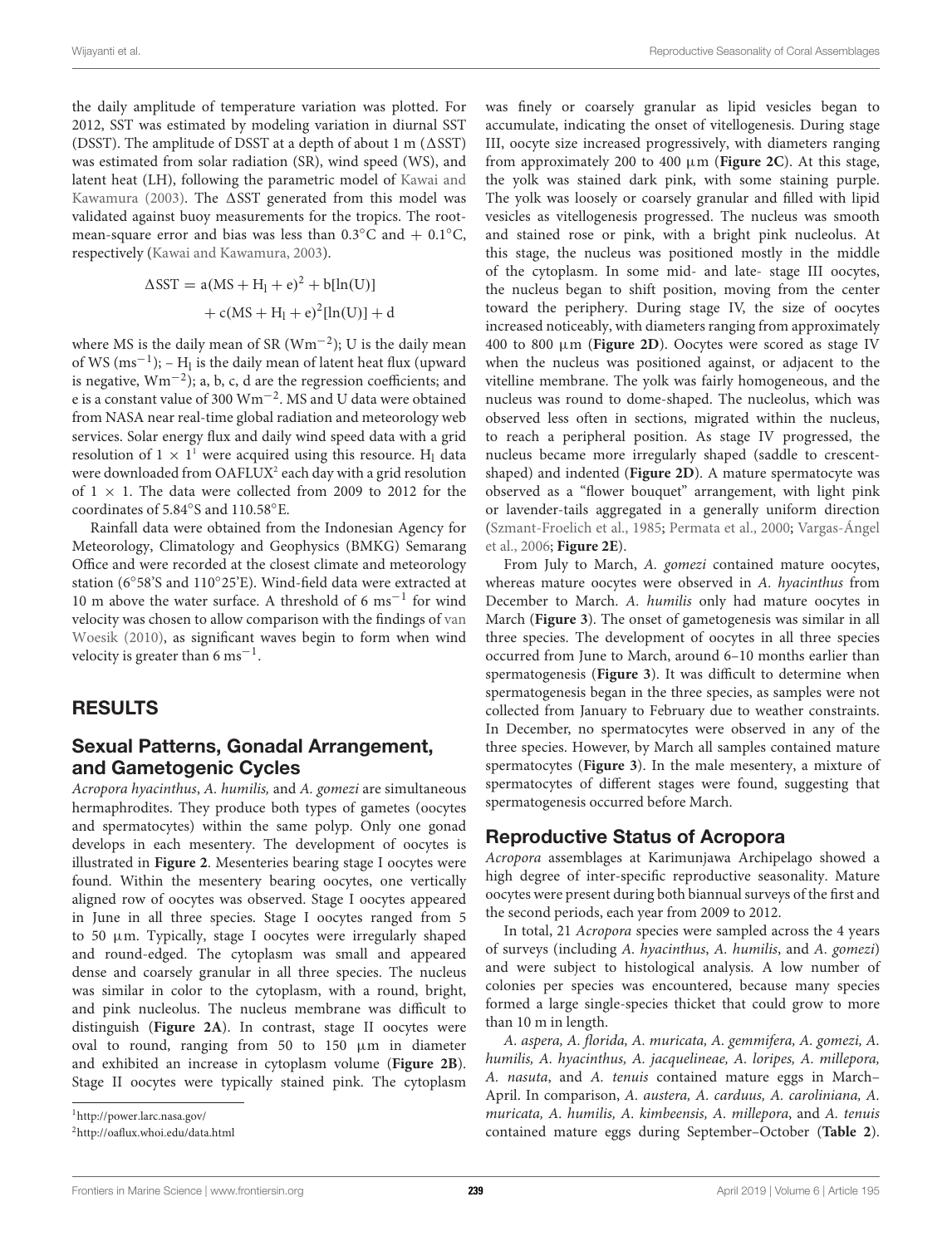

<span id="page-11-0"></span>pink. The cytoplasm appeared finely or coarsely granular as lipid vesicles began to accumulate, indicating the onset of vitellogenesis. (C) A. humilis. Stage III oocyte the yolk stained darker pink, with some staining mauve. The yolk was loosely or coarsely granular, and filled with lipid vesicles, as vitellogenesis progressed. The nucleus was smooth, and stained rose or pink, with a bright pink nucleolus. (D) A. humilis. Stage IV oocyte size increased dramatically, with the diameter ranging from approximately 400 to 800 µm. The yolk was fairly homogeneous and the nucleus was round to dome-shaped. The nucleolus, which was less often observed in sections, also migrated within the nucleus, reaching a peripheral position. (E) Spermaries of A. hyacinthus filled with spermatids and surrounded by a thin spermatogonial wall while stage IV spermary was characterized by a pink or lavender color of a tail. Bouquet arrangement was observed in a late stage of spermary.

<span id="page-11-1"></span>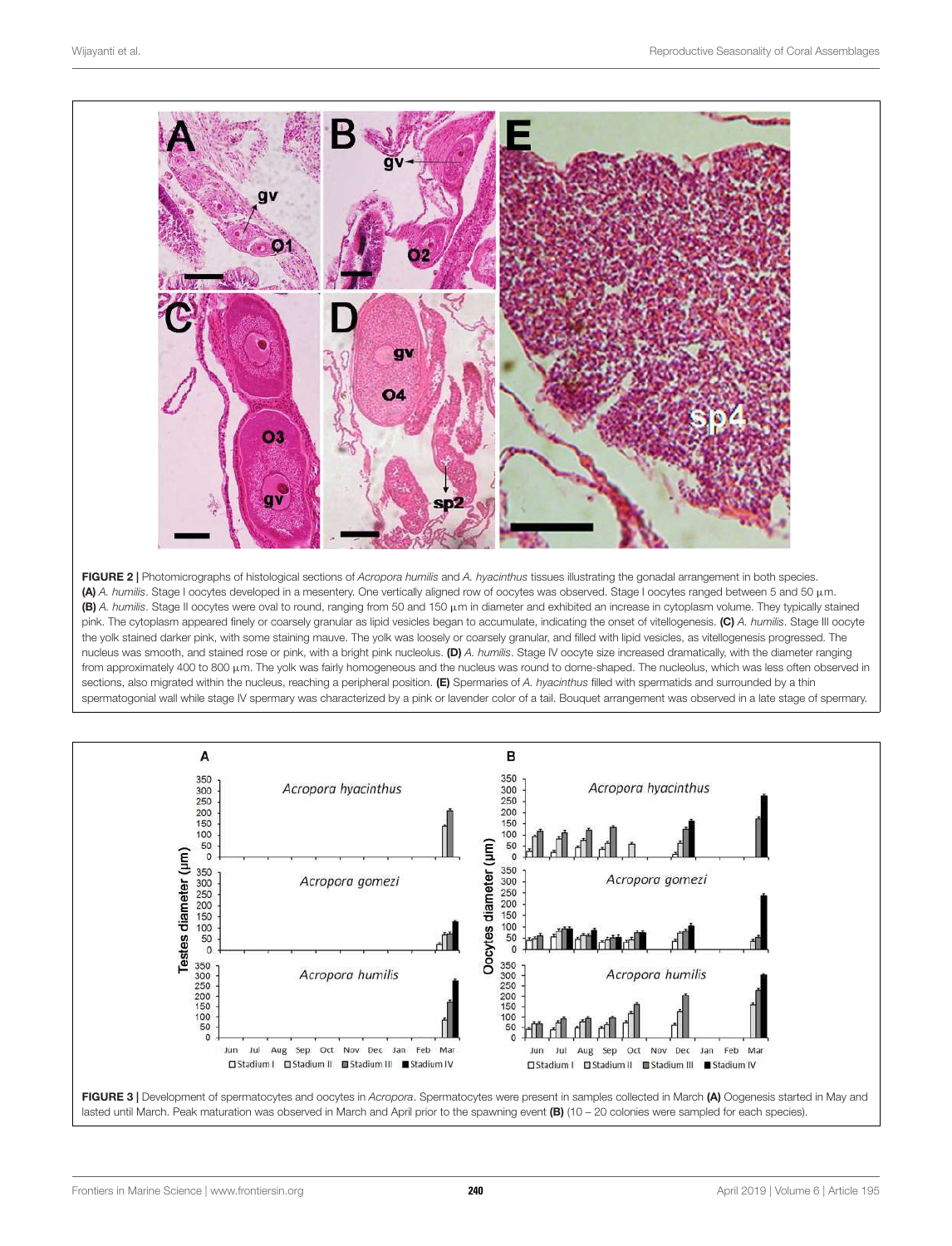#### <span id="page-12-0"></span>TABLE 2 | Overview of observed coral colonies.

| <b>Species</b>                                                | The first transition period |           |           |                |           |                |           |                  |                |             |           | The second transition period |              |           |           |           |                |                |
|---------------------------------------------------------------|-----------------------------|-----------|-----------|----------------|-----------|----------------|-----------|------------------|----------------|-------------|-----------|------------------------------|--------------|-----------|-----------|-----------|----------------|----------------|
|                                                               | 17 March 2009               |           |           | 23-24 Feb 2010 |           | 5-6 March 2011 |           | 26-27 March 2012 |                | 5 Sept 2011 |           |                              | 16 Sept 2012 |           |           |           |                |                |
|                                                               | M                           | ı         | N         | M              | п         | N              | M         | ı                | N              | M           | J.        | N                            | M            | ı.        | N         | M         | п              | N              |
| A. aspera (58)                                                | 0                           | 100       | 3         | 10             | 90        | 33             | $\Omega$  | 100              | $\overline{2}$ | 20          | $\circ$   | 6                            | $\Omega$     | $\Omega$  | 5         | $\Omega$  | 56             | 9              |
| A. abrolhosensis (9)                                          | <b>NS</b>                   | <b>NS</b> | <b>NS</b> | <b>NS</b>      | <b>NS</b> | <b>NS</b>      | <b>NS</b> | <b>NS</b>        | <b>NS</b>      | $\Omega$    | $\circ$   | 3                            | $\circ$      | $\Omega$  | 4         | 0         | $\overline{0}$ | $\overline{c}$ |
| A. austera (12)                                               | 0                           | 56        | 9         | <b>NS</b>      | <b>NS</b> | <b>NS</b>      | <b>NS</b> | <b>NS</b>        | <b>NS</b>      | <b>NS</b>   | <b>NS</b> | <b>NS</b>                    | <b>NS</b>    | <b>NS</b> | <b>NS</b> | 33        | 67             | 3              |
| A. batunai (6)                                                | <b>NS</b>                   | <b>NS</b> | <b>NS</b> | 0              | 33        | 6              | <b>NS</b> | <b>NS</b>        | <b>NS</b>      | <b>NS</b>   | <b>NS</b> | <b>NS</b>                    | <b>NS</b>    | <b>NS</b> | <b>NS</b> | <b>NS</b> | <b>NS</b>      | <b>NS</b>      |
| A. carduus (30)                                               | <b>NS</b>                   | <b>NS</b> | <b>NS</b> | <b>NS</b>      | <b>NS</b> | <b>NS</b>      | <b>NS</b> | <b>NS</b>        | <b>NS</b>      | 0           | $\circ$   | 5                            | 75           | 8         | 14        | 55        | 45             | 11             |
| A. caroliniana (8)                                            | <b>NS</b>                   | <b>NS</b> | <b>NS</b> | <b>NS</b>      | <b>NS</b> | <b>NS</b>      | <b>NS</b> | <b>NS</b>        | <b>NS</b>      | 0           | 0         | $\overline{c}$               | 67           | 33        | 3         | 0         | 100            | 3              |
| A. digitifera (28)                                            | 0                           | 100       | 3         | $\circ$        | 25        | 12             | 100       | $\circ$          | $\overline{4}$ | $\Omega$    | 100       | 4                            | $\circ$      | $\Omega$  | 5         | <b>NS</b> | <b>NS</b>      | <b>NS</b>      |
| A. florida (6)                                                | <b>NS</b>                   | <b>NS</b> | <b>NS</b> | 100            | 0         | $\overline{4}$ | <b>NS</b> | <b>NS</b>        | <b>NS</b>      | 100         | $\circ$   | $\overline{2}$               | <b>NS</b>    | <b>NS</b> | <b>NS</b> | <b>NS</b> | <b>NS</b>      | <b>NS</b>      |
| A. muricata (121)                                             | 50                          | $\circ$   | 18        | 3              | 22        | 36             | 44        | 56               | 9              | 53          | 47        | 19                           | $\circ$      | 0         | 3         | 83        | 17             | 36             |
| A. gemmifera (12)                                             | 67                          | 33        | 9         | <b>NS</b>      | <b>NS</b> | <b>NS</b>      | 100       | $\Omega$         | 3              | <b>NS</b>   | <b>NS</b> | <b>NS</b>                    | <b>NS</b>    | <b>NS</b> | <b>NS</b> | <b>NS</b> | <b>NS</b>      | <b>NS</b>      |
| A. gomezi (67)                                                | 55                          | 45        | 20        | 20             | 80        | 15             | 18        | 82               | 11             | 38          | 62        | 13                           | $\circ$      | $\Omega$  | 8         | <b>NS</b> | <b>NS</b>      | <b>NS</b>      |
| A. humilis (60)                                               | 42                          | 58        | 26        | $\circ$        | 17        | 6              | 0         | 100              | 5              | 50          | 50        | 2                            | $\circ$      | 0         | 6         | 20        | 26             | 15             |
| A. horida (7)                                                 | <b>NS</b>                   | <b>NS</b> | <b>NS</b> | <b>NS</b>      | <b>NS</b> | <b>NS</b>      | <b>NS</b> | <b>NS</b>        | <b>NS</b>      | 0           | $\circ$   | $\overline{c}$               | $\circ$      | $\Omega$  | 3         | $\circ$   | $\circ$        | $\mathbf{2}$   |
| A. hyacinthus (105)                                           | 10                          | $\circ$   | 21        | 6              | 25        | 51             | $\circ$   | 100              | $\mathbf{2}$   | 50          | 50        | 20                           | $\circ$      | $\circ$   | 11        | <b>NS</b> | <b>NS</b>      | <b>NS</b>      |
| A. jacquelineae (2)                                           | <b>NS</b>                   | <b>NS</b> | <b>NS</b> | <b>NS</b>      | <b>NS</b> | <b>NS</b>      | 50        | 50               | $\overline{c}$ | <b>NS</b>   | <b>NS</b> | <b>NS</b>                    | <b>NS</b>    | <b>NS</b> | <b>NS</b> | <b>NS</b> | <b>NS</b>      | <b>NS</b>      |
| A. kimbeensis (24)                                            | <b>NS</b>                   | <b>NS</b> | <b>NS</b> | <b>NS</b>      | <b>NS</b> | <b>NS</b>      | <b>NS</b> | <b>NS</b>        | <b>NS</b>      | $\Omega$    | $\circ$   | 3                            | 60           | 13        | 8         | 46        | 38             | 13             |
| A. loripes (12)                                               | 67                          | 33        | 9         | <b>NS</b>      | <b>NS</b> | <b>NS</b>      | 100       | 0                | $\mathbf{1}$   | 100         | $\circ$   | $\overline{c}$               | <b>NS</b>    | <b>NS</b> | <b>NS</b> | <b>NS</b> | <b>NS</b>      | <b>NS</b>      |
| A. millepora (45)                                             | <b>NS</b>                   | <b>NS</b> | <b>NS</b> | <b>NS</b>      | <b>NS</b> | <b>NS</b>      | 86        | 14               | 14             | 33          | 44        | 9                            | 45           | 55        | 11        | 27        | 73             | 11             |
| A. nasuta (12)                                                | <b>NS</b>                   | <b>NS</b> | <b>NS</b> | <b>NS</b>      | <b>NS</b> | <b>NS</b>      | 100       | 0                | 4              | 50          | 50        | 8                            | <b>NS</b>    | <b>NS</b> | <b>NS</b> | <b>NS</b> | <b>NS</b>      | <b>NS</b>      |
| A. tenuis (73)                                                | 57                          | $\circ$   | 14        | 11             | 78        | 9              | 88        | 12               | 18             | 73          | 27        | 11                           | 20           | 80        | 5         | 50        | 19             | 16             |
| A. valida (2)                                                 | <b>NS</b>                   | <b>NS</b> | <b>NS</b> | <b>NS</b>      | <b>NS</b> | <b>NS</b>      | <b>NS</b> | <b>NS</b>        | <b>NS</b>      | 0           | 50        | $\overline{c}$               | <b>NS</b>    | <b>NS</b> | <b>NS</b> | <b>NS</b> | <b>NS</b>      | <b>NS</b>      |
| Total number of<br>colonies                                   | 54                          | 43        | 132       | 15             | 76        | 172            | 47        | 23               | 75             | 46          | 44        | 113                          | 19           | 13        | 86        | 57        | 41             | 121            |
| Proportion of mature<br>colonies of each<br>sampling occasion |                             |           | 40%       |                |           | 7.5%           |           |                  | 65%            |             |           | 39%                          |              |           | 26.7%     |           |                | 47%            |

The proportion of Acropora colonies determined to be either mature or immature in the first Transition Period (March/April) and/or the second Transition Period (September/October) collected between 2009 and 2012 at Sambangan Island, Karimunjawa; M, colonies with mature oocytes (%); I, colonies with immature oocytes (%); N, number of samples including colonies without visible eggs; NS, no encountered colonies during sampling; number in bracket represents number colonies surveyed.

During each sampling period, 5–10 species contained mature eggs, with 16 to 71 colonies containing mature eggs (**[Table 2](#page-12-0)**). A. muricata, A. humilis, A. millepora, and A. tenuis had mature colonies in March–April and September–October (**[Table 2](#page-12-0)**). Brown colonies of A. millepora contained mature oocytes in October, while pink, blue, and green colonies contained mature oocytes in March. Two species, A. abrolhosensis and A. horrida, were encountered during sampling, but neither contained mature or immature eggs. A. muricata and A. gomezi were also encountered and always contained at least one mature colony during the first transition period in each year for all surveys. A. tenuis was the only species that contained mature colonies in March–April and September–October in surveys across all years (**[Table 2](#page-12-0)**).

### Timing of Spawning

Direct observations of the reefs showed that most of the corals spawned gametes several hours after dusk (**[Table 3](#page-13-0)**). Gametes were released over several hours. Slicks started to disperse within 1 to 2 h of the onset of spawning. A. gomezi spawned gametes between 19:00 to 22:00, while A. austera, A. gemmifera, and

A. tenuis spawned gametes at around 22:00. In March–April, spawning occurred between 3 and 9 days before the full moon. In comparison, in September–October, coral populations released gametes 1 day before or after the full moon. There was no difference in the time of the day of spawning between the first transition period (March–April) and the second transition period (September–October) (**[Table 3](#page-13-0)**).

Gamete release within a given month lasted between one and 7 days; however, the colonies did not necessarily spawn on consecutive days. Indeed, spawning was sometimes split over several days or weeks, specifically March–April 2009 and 2012, and September–October 2012 (**[Table 3](#page-13-0)**). Therefore, spawning might have occurred on additional days. For example, in 2009, spawning was detected 13 days after initial spawning. In 2012, the first spawning event that occurred on 1–3 April was followed by another multi-specific spawning event on April 8, which was detected from the slicks that were deposited on the beach. Split spawning was also observed in October 2012. The first spawning event was observed on October 3, while the second spawning event occurred 27 days later, when the slicks were found (**[Table 3](#page-13-0)**).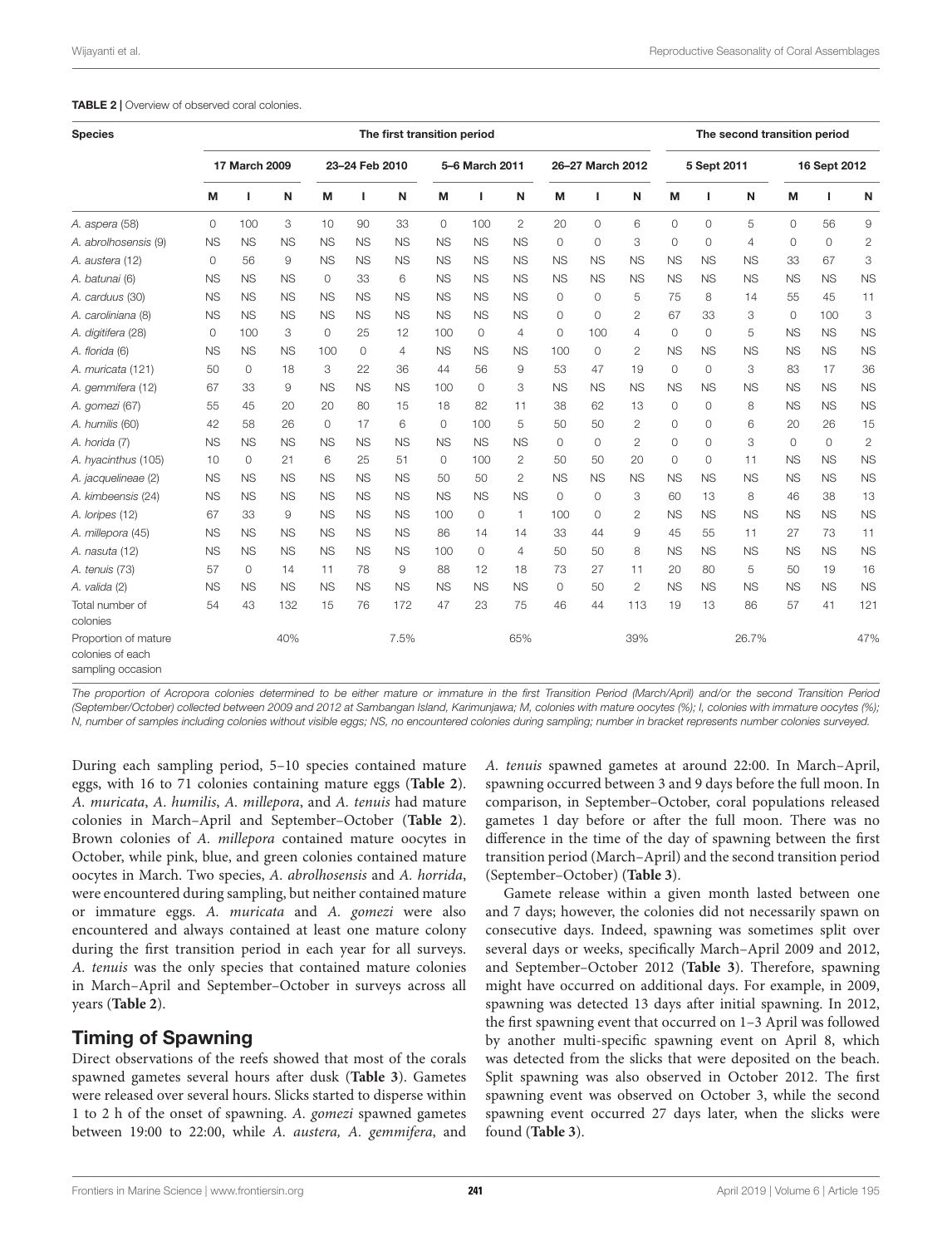| Date of spawning   | <b>Full moon</b>  | <b>NAF or NBF</b> | Time of spawning (spawned species)                                                                                                                                                           |
|--------------------|-------------------|-------------------|----------------------------------------------------------------------------------------------------------------------------------------------------------------------------------------------|
| 20 March 2009      | 11 March 2009     | 9 NAF             | 19:40 – 22:15 (19:40, Acropora gomezi; 19:50, A. muricata; 20:15, slick was dispersed; A. aspera,<br>A. gemmifera, A. humilis, A. hyacinthus, A. rosaria, and A. tenuis had already spawned) |
| $3 - 4$ April 2009 | 9 April 2009      | 6 NBF             | 19:40 – 22:00 (19:40, A. gomezi; 19:50, A. muricata; 20:00, slick was observed; 22:00, A. austera,<br>A. gemmifera were still spawning)                                                      |
| 25 March 2010      | 31 March 2010     | 7 NBF             | Slicks were deposited on the beach                                                                                                                                                           |
| 17-19 March 2011   | 20 March 2011     | 3 NBF             | 20:35 dispersed slicks were observed; (A. aspera, A. digitifera, A. muricata, A. gomezi, A. millepora,<br>A. nasuta and A. tenuis had already spawned)                                       |
| 14 September 2011  | 13 September 2011 | 1NAF              | Slicks were deposited on the beach                                                                                                                                                           |
| 1-3 April 2012     | 7 April 2012      | 7 NBF             | 1 April; 20:15 – 22:00 (20:15, A. gomezi; 20:30, A. muricata, A. tenuis, A. nasuta: 22:00, slick was<br>observed)                                                                            |
|                    |                   |                   | 2 April (19:15, A. gomezi; followed by A. tenuis, A. humilis, A. hyacinthus and A. muricata; 22:30,<br>slicks were dispersed after 22:30)                                                    |
|                    |                   |                   | 3 April, slicks were seen around 20:00 and dispersed after 22:00.                                                                                                                            |
| 8 April 2012       | 7 April 2012      | 1 NBF             | 21:00, slicks were seen around the beach                                                                                                                                                     |
| 3 October 2012     | 1 October 2012    | 2 NAF             | 19:50, A. carduus; 20:00, A. millepora; 22:00, A. tenuis were seen still releasing their gametes.                                                                                            |
| 30 October 2012    | 31 October 2012   | 1 NBF             | Slicks were deposited on the beach                                                                                                                                                           |

<span id="page-13-0"></span>TABLE 3 | Dates and times of spawning slicks at Sambangan Island, Karimunjawa between 2009 and 2012 with respect to the full moon and time of spawning; NBF, nights before full moon; NAF, nights after full moon; see Section "Materials and Methods" for details of observation.

# Environmental Conditions During Spawning

Sea surface temperature – Data from the temperature loggers deployed on Taka Fadelan and Ocean Base showed two periods of temperature rise. The first period occurred in September– November 2013 and the second period occurred in March– April 2014. The daily amplitude in temperature during the first period at Taka Fadelan and Ocean Base was 2.22◦C and 2.65◦C, respectively. During the second period, it ranged from 2.22 and 2.70◦C, respectively (**[Figure 4A](#page-14-0)**). Multi-specific spawning events at Sambangan Island occurred between March 26, 2013, and May 20, 2014, at 28.54–30.14◦C. On September 20, 2013, spawning occurred at 28.54–28.68◦C. On October 20, 2013, spawning occurred at 29.86–29.89◦C. The multi-specific spawning event that was observed on April 19, 2014, occurred at 29.81–30.14◦C (**[Figure 4B](#page-14-0)**).

Several hours before spawning (19:00–22:00) on September 20, 2013, when a multi-specific spawning event occurred, the temperature decreased at Taka Fadelan, and a smaller decrease in temperature at Ocean Base (**[Figure 5](#page-15-0)**). On the expected spawning day of October 20, 2013, a rise in temperature was observed. Temperature showed an upward trend from October 18 to 21, 2013, but a pronounced temperature rise was only observed on October 20, 2013. Variation in DSST before multispecific spawning on April 19, 2014, included a distinct drop in temperature at Ocean Base after exposure to a fairly noticeable rise in temperature from 14:00 to 15:00. The same pattern of temperature change was observed at Taka Fadelan on this date, but no pronounced fluctuations were recorded (**[Figure 5](#page-15-0)**).

A model of variation in DSST showed that variation in  $\Delta \text{SST}$ followed variability in MS, the daily mean of SR and U, and the daily mean of WS. Higher MS and lower U resulted in higher  $\triangle SST$ . Latent heat was not plotted, as it did not have a pronounced influence on variation in 1SST. **[Figure 6](#page-16-0)** shows that corals always spawned during or immediately after a period of high  $\triangle SST$  (>0.5 $^{\circ}$ C). A strong signal was found for the spawning periods on March 20, 2009, April 3, 2009, October 25, 2010, March 17–19, 2011, April 1–3, 2012, and October 3, 2012, when 1SST reached at least 1.0◦C (with October 2011 showing a less pronounced link).

Total monthly rainfall –SST, and to a lesser extent rainfall, showed a distinct seasonal pattern at our study site (**[Supplementary File S2](#page-18-3)**). The pattern of rainfall was seasonal in three of the 4 years of our study. In 2010, rainfall exhibited a less distinct seasonal pattern than SST (**[Supplementary File S2](#page-18-3)**).

# **DISCUSSION**

### Gametogenic Cycles and Spawning Synchrony

The histological observations showed that the gametogenic cycle of Acropora hyacinthus, A. humilis, and A. gomezi followed a similar timing. All three Acropora species contained oocytes of various stages from June 2008 to March 2009, with maturing oocytes occurring in March. All three Acropora species probably had a single gametogenic cycle. A. gomezi colonies with mature oocytes were found monthly from July 2008 to March 2009 of the following year. In comparison, A. hyacinthus had some stage III oocytes in September, but only stage II oocytes in October; thus, mature oocytes might have been released during that time (**[Figure 3](#page-11-1)**). Colonies of A. humilis contained mature oocytes on September and every month thereafter (**[Figure 3](#page-11-1)**). However, spermatocytes were not found in December 2008, or earlier, in any of the three species, and were first observed in samples collected during March 2009 (**[Figure 3](#page-11-1)**). Spermatogenesis might have started earlier than March in all three species. However, before the second transition period (December to February), a strong current passed through Karimunjawa waters, preventing the collection of samples.

The synchrony of gamete maturation in the Acropora assemblages of Karimunjawa Archipelago seems to be moderate.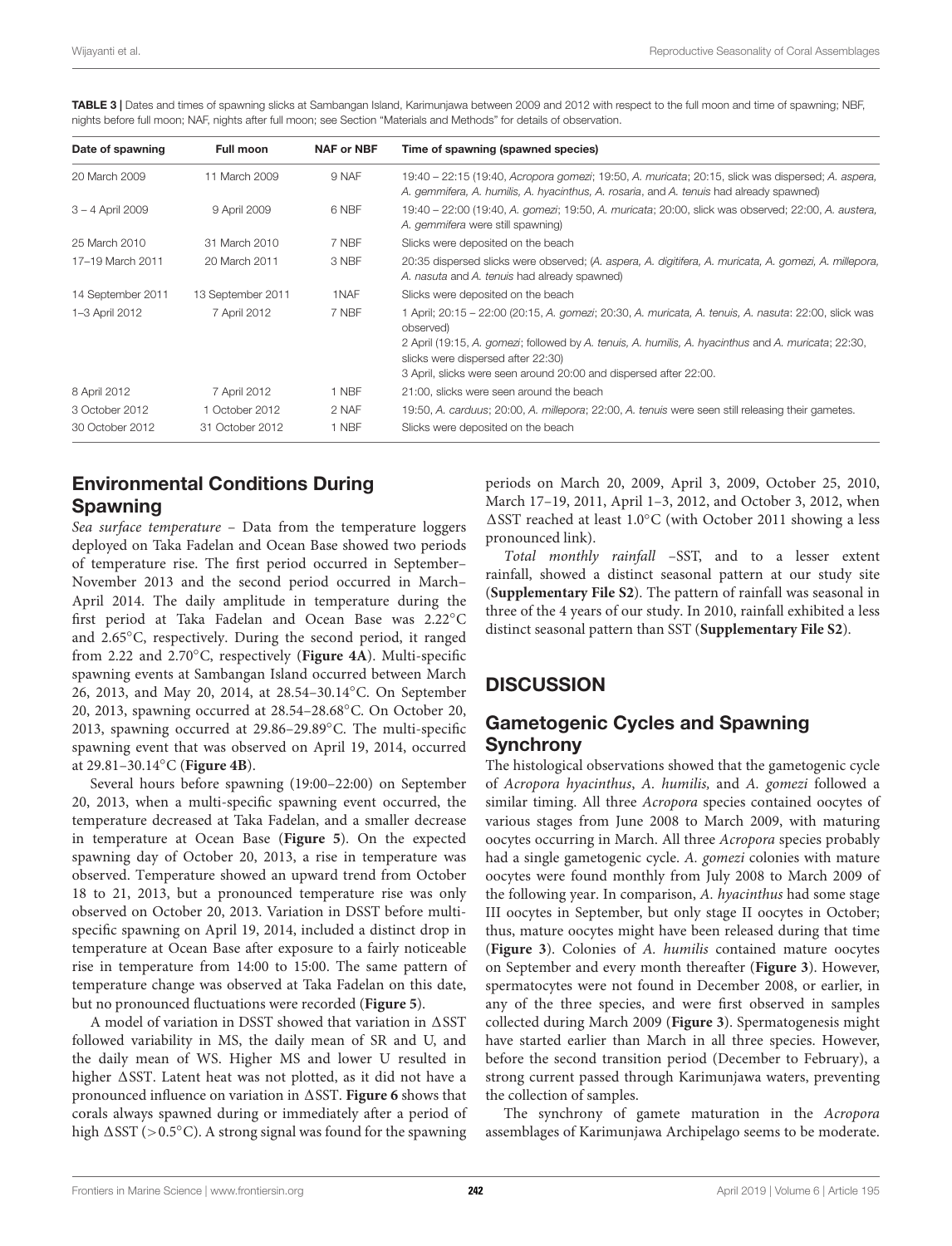

<span id="page-14-0"></span>The proportion of mature colonies was comparable between the first (March–April) and second (September–October) transition periods, ranging from 0.08 to 65% and from 26.7 to 47%, respectively. A. aspera, A. batunai, A. digitifera, A. gomezi, A. humilis, A, muricata, A. hyacinthus, and A. tenuis showed a low proportion of mature gametes during the sampling period in February. Likely the sampling time was early thus only immature oocytes were present.

Field surveys indicated that 12 Acropora species (namely, A. aspera, A. florida, A. muricata, A. gemmifera, A. gomezi, A. humilis, A. hyacinthus, A. jacquelineae, A. loripes, A. millepora, A. nasuta, and A. tenuis) contained mature eggs in March–April. In comparison, 8 Acropora species (A. austera, A. carduus, A. caroliniana, A. muricata, A. humilis, A. kimbeensis, A. millepora, and A. tenuis) contained mature eggs during September–October (**[Table 2](#page-12-0)**). Compared to surveys in the central GBR [\(Baird](#page-19-0) [et al., 2009\)](#page-19-0), the proportion of mature colonies during both spawning periods was lower. However, the proportion of colonies breeding in March 2011 was slightly higher (65%) compared to the northern GBR (63%) [\(Baird et al., 2002\)](#page-19-14). The proportion of mature colonies was about 40%, which was similar to that obtained for reefs in Singapore [\(Guest et al., 2005a\)](#page-19-16). Within species, a high synchrony in oocyte maturation was observed for Acropora gomezi, A. muricata, A. millepora, and A. tenuis (**[Table 2](#page-12-0)**). [Guest et al.](#page-19-16) [\(2005a\)](#page-19-16) reported that, in April 2003, 12% of 8 A. tenuis colonies in reefs in Singapore contained mature oocytes. In comparison, 17% ( $n = 6$ ) to 88% ( $n = 17$ ) of A. tenuis in the Karimunjawa Archipelago contained mature oocytes in our study. A. muricata also showed high synchrony of gamete maturity during both sampling periods, with the highest proportion of mature colonies in September 2012 (83%;  $n = 36$ ). This result differs to that of other species. In particular, A. humilis and A. aspera both contained high proportions of immature oocytes (**[Table 2](#page-12-0)**) and might have spawned in different months. In Singapore [\(Guest et al., 2005a\)](#page-19-16), 86%  $(n = 7)$  of A. humilis showed synchrony in gamete maturation, while, in New Caledonia [\(Baird et al., 2010\)](#page-19-4), many A. humilis colonies lacked visible eggs. The lack of oocytes arose because colonies directed their energy toward growth likely counteracting environmental stressful conditions [\(Baird et al., 2010\)](#page-19-4). In the present study, A. carduus, A. kimbeensis, and A. millepora only exhibited a high proportion of mature eggs during the second transition period.

A. hyacinthus, A. muricata, A. millepora, and A. tenuis contained mature and immature oocytes in March–April and September–October (**[Table 2](#page-12-0)**). [Edinger et al.](#page-19-17) [\(1996\)](#page-19-17) reported that 22 species of scleractinian corals spawned in October in the Karimunjawa Archipelago, including A. hyacinthus. Biannual multi-specific spawning at the same location has been reported for coral assemblages that spawn their gametes in March–April and October–November [\(Permata et al., 2012\)](#page-19-18). The oocytes of different morphotypes of A. millepora matured at different periods. Pink, blue, and green colonies had mature oocytes in March, while brown colonies had mature eggs in October. These findings correspond well with the literature. [Rosser](#page-19-26) [\(2013\)](#page-19-26) found that A. millepora in the waters off western Australia spawn in different seasons. In Singapore, two distinct periods of coral spawning have been reported for A. humilis containing mature eggs in October and November, and again in April [\(Guest et al., 2005a\)](#page-19-16). Furthermore, in the GBR, Montipora corals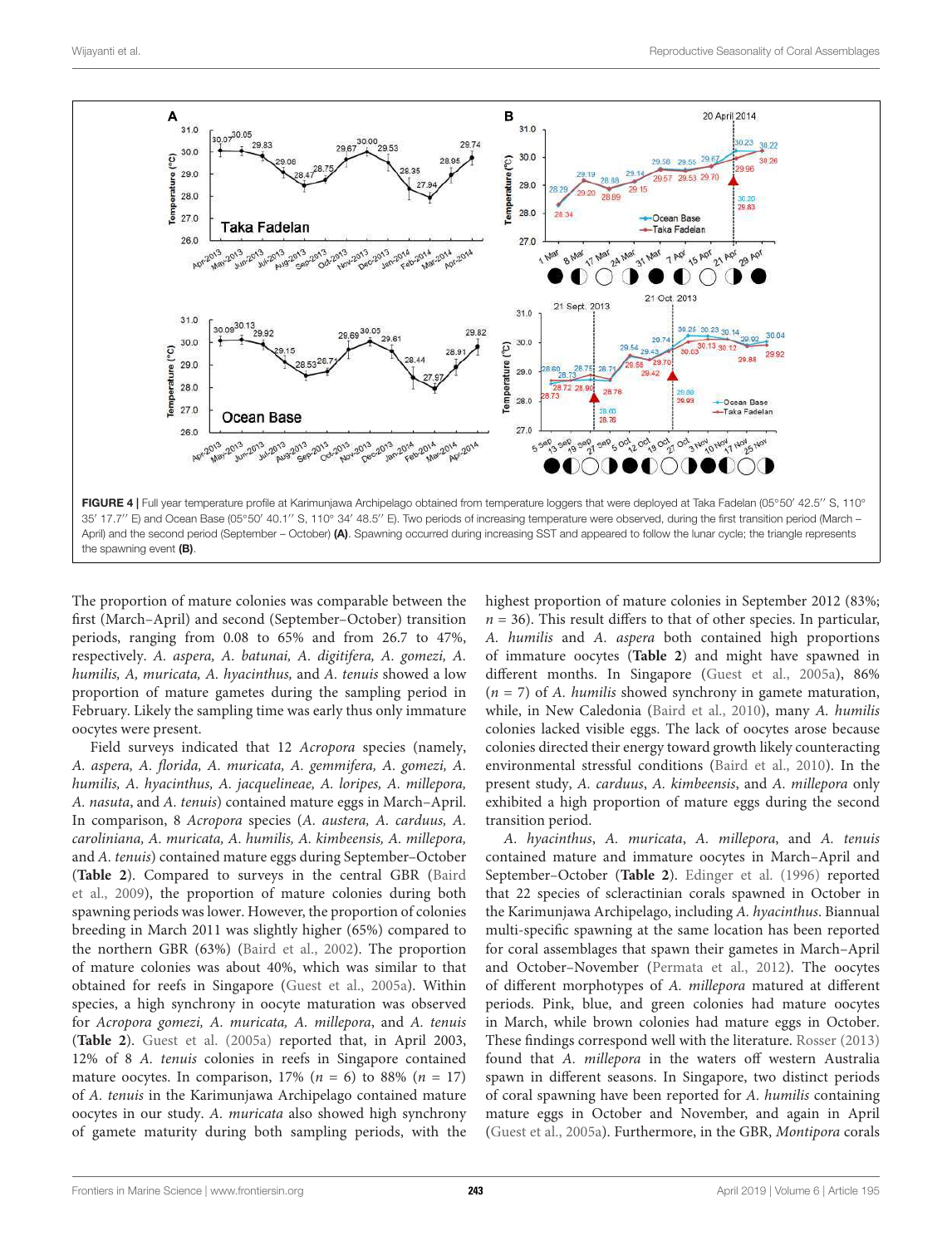<span id="page-15-0"></span>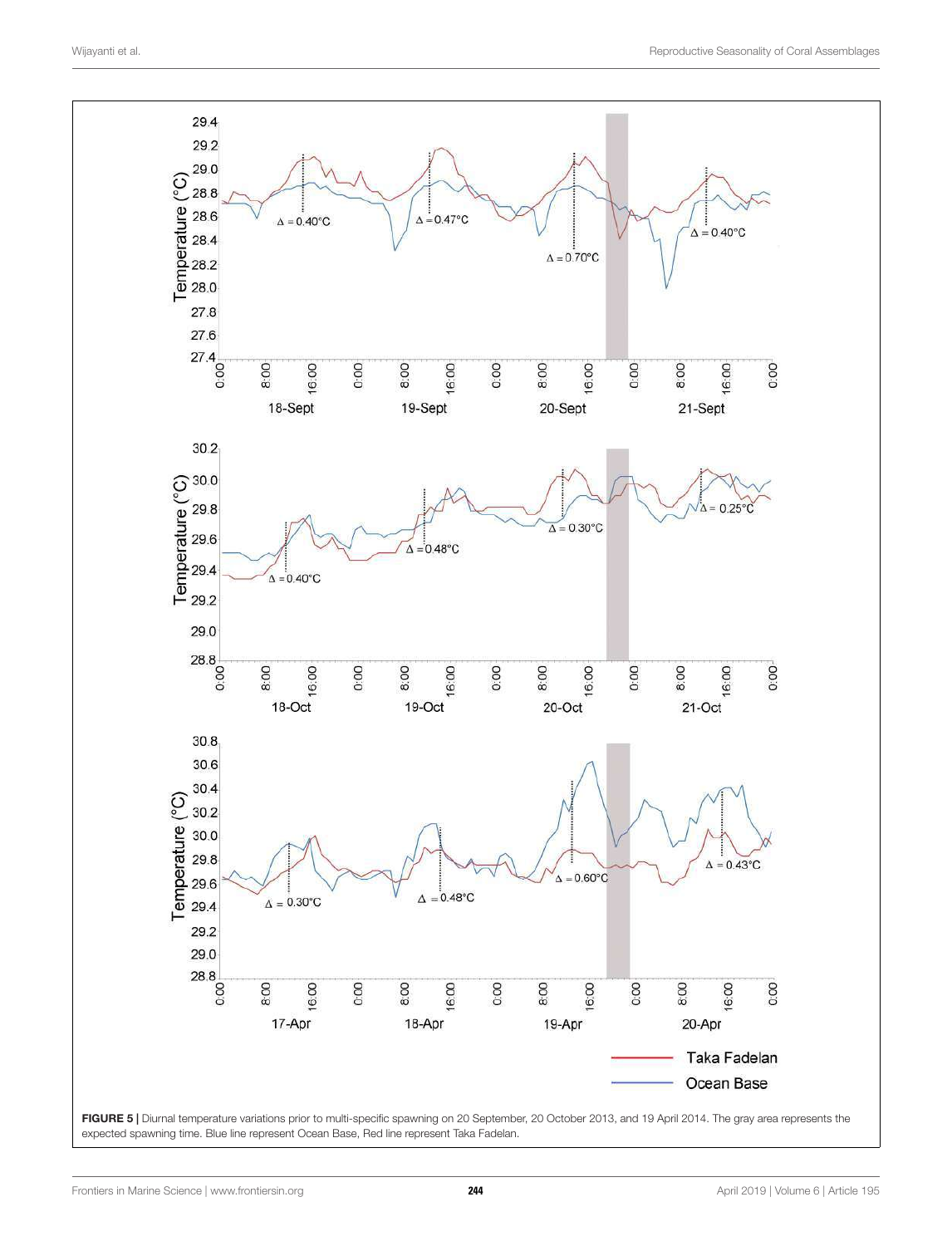

<span id="page-16-0"></span>the triangle mark.

exhibit biannual spawning, in spring and fall, with some colonies undergoing two gametogenic cycles [\(Stobart et al., 1992\)](#page-20-10). Coral populations in north-western Australia also spawn during spring and fall. Of seven species studied over two spawning events, five only spawned during fall and one released its gametes in spring [\(Gilmour J. et al., 2016\)](#page-19-19).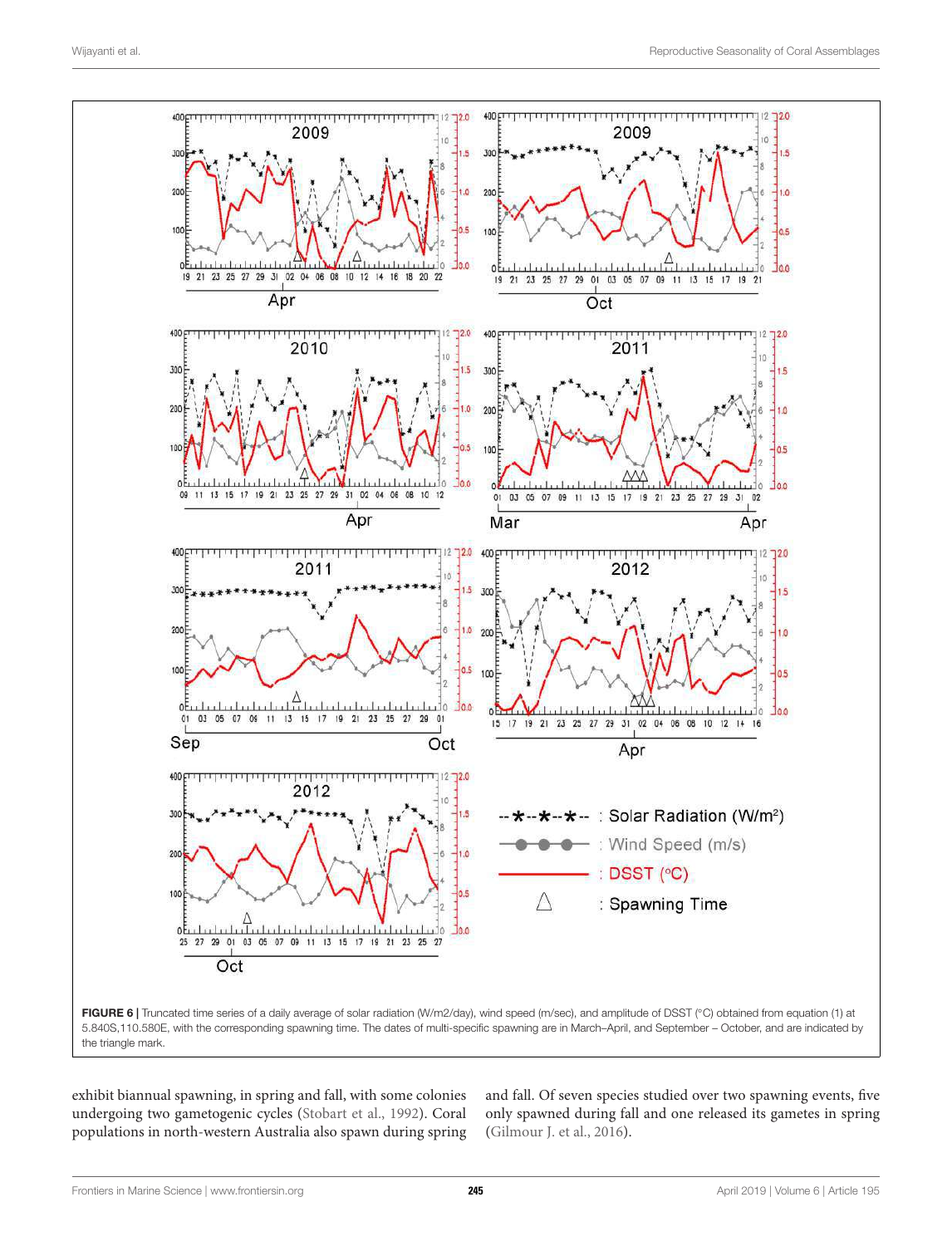In the northern region of Western Australia, coral species spawn during spring at Ashmore Reef, whereas A. millepora spawns in fall at Ningaloo Reef [\(Rosser, 2013\)](#page-19-26). Favorable conditions [\(Harrison and Wallace, 1990\)](#page-19-12), a genetic legacy [\(Babcock et al., 1994\)](#page-18-4), and natural selection [\(Rosser, 2013\)](#page-19-26) might explain why certain coral spawn in spring or fall, or why some species have a second gametogenic cycle.

Long-term research on corals has advanced our understanding of the environmental cues that dictate the month, day, and hour of spawning [\(Babcock et al., 1986;](#page-18-1) [Hunter, 1988\)](#page-19-38) and provides further cues about split spawning. For instance, the spawning patterns of corals in the Karimunjawa Archipelago appear to follow the lunar cycle (**[Table 3](#page-13-0)**). Many corals species exhibit synchronous spawning according to lunar phases [\(Harrison and Wallace, 1990\)](#page-19-12). Corals have extraordinarily sensitive photoreception, in terms of their ability to sense the blue region of the lunar spectrum; thus, corals are able to detect the intensity of moonlight [\(Gorbunov and Falkowski,](#page-19-39) [2002\)](#page-19-39). However, in some spawning events observed in the present study (March 2009; April 2012; October 2012), split spawning occurred over an extended period, ranging from 8 days before full moon to 9 days after full moon in March 2009 and 7 days before full moon and 1 day after full moon in April 2012. In comparison, spawning occurred 2 days after full moon followed by the second spawning event 1 day before full moon in October 2012 (**[Table 3](#page-13-0)**). One possible explanation for this variation is that when coral populations divide spawning over two consecutive months, the annual reproductive rhythm is affected by the number of lunar months, either 12 or 13 [\(Baird et al., 2009\)](#page-19-0). There were 13 lunar months in both 2009 and 2012. Indeed, split spawning might be necessary in years with 13 lunar months to maintain an optimal environmental window for coral reproduction [\(Baird et al., 2009;](#page-19-0) [Foster](#page-19-40) [et al., 2018\)](#page-19-40). [Nozawa et al.](#page-19-41) [\(2006\)](#page-19-41) suggested that the shift in the timing of spawning with respect to lunar months is related to the history of seawater temperature immediately before spawning.

In terms of the hour of spawning, during the 4 years of our study, all tagged colonies released gametes 1–2 h after dusk during the first and second transition period. For broadcast spawning corals, most species spawn after the onset of darkness [\(Babcock et al., 1986;](#page-18-1) [Hunter, 1988\)](#page-19-38). Similar behavior was observed in southern Japan and Palau, where Acropora species spawn at around 19:00–20:00 [\(Fukami et al., 2003;](#page-19-42) [Levitan et al., 2004\)](#page-19-22).

Empty colonies (i.e., colonies with no visible gametes) were observed in all 4 years of sampling. These colonies might have spawned earlier, or they might be sterile [\(Baird et al., 2010\)](#page-19-4). Alternatively, these colonies might breed at other times of the year, outside of the observed annual gametogenic cycle.

# Environmental Conditions During Spawning

Synchronization might be maintained by similar responses to a range of environmental signals, such as sea temperature patterns, lunar and tidal cycles, and diurnal changes to solar insolation, which work in concert to regulate the maturation and spawning of gametes [\(Babcock et al., 1986\)](#page-18-1). Global comparisons between coral spawning times and SSTs are not always consistent. Coral spawning in Western Australia does not coincide with the maximum annual water temperature [\(Babcock et al., 1994\)](#page-18-4). [Penland et al.](#page-19-28) [\(2004\)](#page-19-28) have also questioned the relationship between coral spawning and tropical water temperatures in Palau. Similarly, in a meta-analysis testing the relationship between solar insolation cycles and the timing of synchronous coral spawning, [van Woesik et al.](#page-20-2) [\(2006\)](#page-20-2) found a positive correlation. Insolation might be a more effective predictor of the timing of spawning than SSTs in the western Pacific Ocean [\(Penland et al., 2004\)](#page-19-28) and western Atlantic Ocean [\(van Woesik](#page-20-2) [et al., 2006\)](#page-20-2). However, a recent study assimilating data on reproduction conditions in reefs throughout the Indo-Pacific region showed that the best predictor for the peak month of spawning in Acropora assemblages is a rapid change in SST [\(Keith et al., 2016\)](#page-19-24).

Our study also documented two distinct spawning seasons in 2013 and 2014, which might correlate with two periods of rising temperature in September–November 2013 and March– April 2014 (**[Figure 4](#page-14-0)**). Temperature might control the timing of spawning by initiating the development of testes, with coral populations in inshore reefs being likely to spawn earlier, coinciding with an earlier and more rapid rise in temperature [\(Babcock et al., 1986\)](#page-18-1). In addition, our histological observations confirmed the presence of spermatocytes in March only (**[Figure 3](#page-11-1)**), during a period of rising temperature.

We recorded a significant decrease in temperature several hours before multi-specific spawning. This phenomenon occurred on the expected date of multi-specific spawning in both March–April and September October (**[Figure 5](#page-15-0)**). The modeled DSST (**[Figure 6](#page-16-0)**) showed that daily solar radiation coupled with wind speed affected the amplitude of DSST. During the first (March–April) and second (September–October) transition period, the wind speed was lower, while the temperature increased (**[Figure 6](#page-16-0)**). The same pattern was observed in data collected from temperature loggers around Genting Island, which is adjacent to Sambangan Island. This pattern commonly occurs in the Java Sea, as observed by [Wirasatriya et al.](#page-20-11) [\(2018\)](#page-20-11). Put differently, transition periods in the Java Sea are characterized by low wind speed, which leads to an increase in SST. During the transition periods, the daily temperature was probably affected by wind speed, daily insolation, and rainfall. A rise in temperature was followed by lower wind speed and an increase in the Insolation Clearness Index [\(Arfiyan and](#page-18-5) [Munasik, 2016\)](#page-18-5). Lower wind speed coupled with a significant decrease in temperature before the spawning date during a rising temperature period might provide the ultimate cue for the timing of multi-specific spawning among the coral population in the Karimunjawa Archipelago. These findings support those reported by [van Woesik et al.](#page-20-2) [\(2006\)](#page-20-2) and [van Woesik](#page-20-8) [\(2010\)](#page-20-8), who documented that spawning events occur during periods of low wind speed and high insolation. Our results also support the concept that these conditions generate high  $\triangle SST$ , which might act as the natural trigger for corals to release gametes. Thus,  $\Delta$ SST might be a better predictor for coral spawning than SST,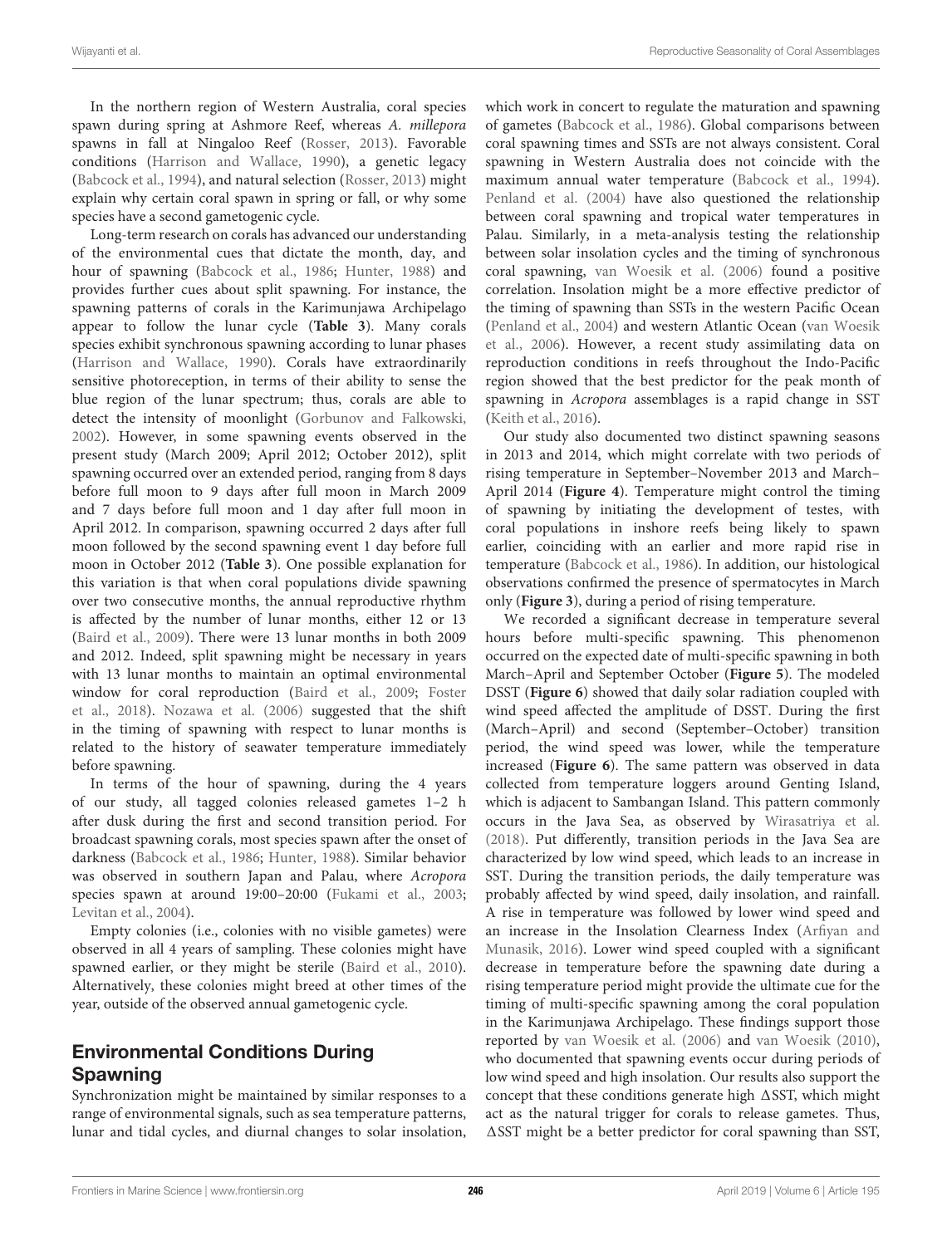as SST displays inconsistencies with the timing of spawning in corals at some sites [\(Keith et al., 2016\)](#page-19-24). However, the findings of this study require validation, as the data used here had low spatial resolution ( $1° \times 1$ ), and  $\Delta SST$  was predicted at a depth of just 1 m. Therefore, more in-situ data of  $\triangle SST$ , or a higher resolution SST dataset, is needed in future studies to understand how  $\Delta SST$  influences coral spawning events. [Wirasatriya et al.](#page-20-12) [\(2019\)](#page-20-12) showed that high resolution SST datasets (i.e., 1 km  $\times$  1 km) can capture an amplitude of 1SST of more than 5◦C, even in higher latitude areas, i.e., around 40◦N. Furthermore, laboratory experiments could be used to identify the  $\triangle SST$  at which coral spawning is triggered more accurately.

In the present study, when the timing of spawning was connected with a period of rainfall, most coral species spawned just after the period of heaviest rainfall during the first transition period and before the heaviest rainfalls during the second transition period in all 4 years (**[Supplementary File S2](#page-18-3)**). [Mendes](#page-19-27) [and Woodley](#page-19-27) [\(2002\)](#page-19-27) suggested that spawning outside a period of heavy rainfall increases the fertilization rate. During periods with the heaviest rainfall, the level of nutrient influx from river run-off increases, which might reduce the successful development and settlement of coral larvae. Moreover, [Hédouin et al.](#page-19-43) [\(2015\)](#page-19-43) showed that rainfall on the night of coral spawning kills 70% of gametes released when salinity decreases to 26%. The present study reported similar patterns to those reported by [Guest et al.](#page-19-29) [\(2012\)](#page-19-29) in Singapore; specifically, coral spawning occurred before the period of heaviest rainfall.

The present study demonstrates that spawning in equatorial and tropical regions might be controlled by a drop in temperature several hours before spawning begins during periods when temperatures are rising. These results support the findings of [Keith et al.](#page-19-24) [\(2016\)](#page-19-24), with the rate of change in SST potentially representing a better predictor of multi-specific spawning throughout the Indo-Pacific region. The change in SST during periods of temperature rise coupled with lower winds might provide favorable conditions for multi-specific coral spawning. In addition, a drop in temperature during the period of rising temperature might help corals to adapt the timing of reproduction to the future effects of climate change. Corals that have experienced such shifts in phenology might have benefits compared with those that rely on certain absolute environmental cues for reproductive timing [\(Parmesan](#page-19-44) [and Yohe, 2003\)](#page-19-44). Additional research is required to investigate the relationship between drop in temperature during periods of rising temperature and the timing of multi-specific coral spawning in the tropics in more detail, as well as the potential involvement of other proximate cues.

#### **REFERENCES**

- <span id="page-18-5"></span>Arfiyan, A., and Munasik, M. (2016). Suhu Air Laut Tahunan di Perairan Pulau Genting, Kepulauan Karimunjawa. Bull. Oce. Mar. 5, 60–63. [doi: 10.14710/](https://doi.org/10.14710/buloma.v5i1.11297) [buloma.v5i1.11297](https://doi.org/10.14710/buloma.v5i1.11297)
- <span id="page-18-1"></span>Babcock, R. C., Bull, G. D., Harrison, P. L., Heyward, A. J., Oliver, J. K., Wallace, C. C., et al. (1986). Synchronous spawnings of 105 scleractinian coral species on the great barrier reef. Mar. Biol. 90, 379–394. [doi: 10.1007/BF00428562](https://doi.org/10.1007/BF00428562)

### ETHICS STATEMENT

The study was conducted at a cluster of island resort managed by PT Pura Baruna Lestari. Most corals that were sampled were collected for further laboratory observation. We cut small branches for studying the gametogenesis and reproductive status of the corals.

### AUTHOR CONTRIBUTIONS

DW and EI designed the study. AW modeled the **[Figure 6](#page-16-0)**. AH and DH led the fieldwork with Marine Diving Club members. AS conducted the histological study. TF analyzed the temperature data obtained from the loggers. RB helped to design the study. DW conducted the analyses and wrote the manuscript with assistance from EI, DH, and RB.

#### ACKNOWLEDGMENTS

We thank Dr. C Starger and Dr. Y Nozawa for reading an earlier version of the manuscript. We thank Dr. AH Baird for his suggestion on sample collection. We thank Professor Peter Harrison for his valuable correction throughout the manuscript. Special thanks go to Andhika Prabowo, Ertha Ankgusuma and the member of Marine Diving Club, Diponegoro University for assistance with fieldwork. We thank PT. Pura Baruna Wisata, Coral Unit for logistic support during sampling in Sambangan Island. We also thank NASA Climatology Resource Near real-time Global radiation and Meteorology [\(http://power.larc.nasa.gov/\)](http://power.larc.nasa.gov/) and WHOI OAFlux project [\(http://oaflux.whoi.edu\)](http://oaflux.whoi.edu) funded by the NOAA Climate Observations and Monitoring (COM) program for providing the atmospheric and radiation data. This study was funded by Competition Grant provided by Indonesia Directorate General of Higher Education No. 381/SP2H/PP/DP2M/VI/2010 (year 2010) and No. 353/SP2H/PL/Dit.Litabmas/IV/2011 (year 2011), Diponegoro University Research Grant on International Publication No. 186-02/UN7.5.1/PG/2016 (year 2016) and No. SP DIPA-042.01.2.4.400898/2016 (year 2016).

### <span id="page-18-3"></span>SUPPLEMENTARY MATERIAL

The Supplementary Material for this article can be found online at: [https://www.frontiersin.org/articles/10.3389/fmars.](https://www.frontiersin.org/articles/10.3389/fmars.2019.00195/full#supplementary-material) [2019.00195/full#supplementary-material](https://www.frontiersin.org/articles/10.3389/fmars.2019.00195/full#supplementary-material)

<span id="page-18-4"></span>Babcock, R. C., Willis, B. L., and Simpson, C. J. (1994). Mass spawning of corals on a high latitude coral reef. Coral Reefs 13, 161–169. [doi: 10.1007/BF00301193](https://doi.org/10.1007/BF00301193)

- <span id="page-18-2"></span>Bachtiar, I. (2001). Reproduction of three scleractinian corals (Acropora cytherea, A. nobilis, Hydnophora rigida) in eastern Lombok Strait, Indonesia. Indones. J. Mar. Sci. 21, 18–27.
- <span id="page-18-0"></span>Baird, A. H., Abrego, D., Howells, E. J., and Cumbo, V. R. (2014). The reproductive season of Acropora in Socotra. Yemen. F1000Res. 3:78. [doi: 10.](https://doi.org/10.12688/f1000research.3846.2) [12688/f1000research.3846.2](https://doi.org/10.12688/f1000research.3846.2)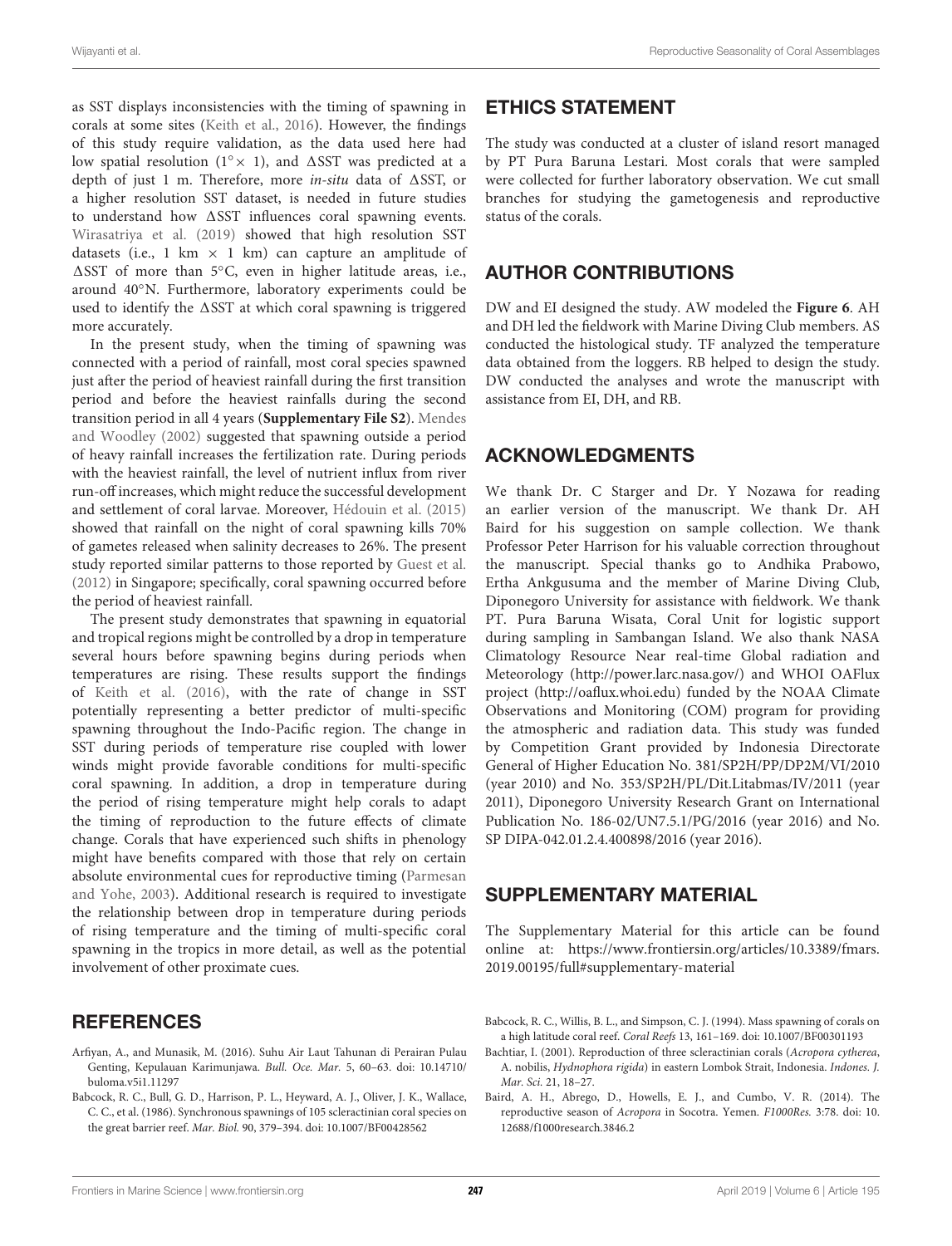- <span id="page-19-34"></span>Baird, A. H., Blakeway, D. R., Hurley, T. J., and Stoddart, J. A. (2011). Seasonality of coral reproduction in the Dampier Archipelago, northern Western Australia. Mar. Biol. 158, 275–285. [doi: 10.1007/s00227-010-1557-7](https://doi.org/10.1007/s00227-010-1557-7)
- <span id="page-19-31"></span>Baird, A. H., Campbell, S. J., Anggoro, A. W., Ardiwijaya, R. L., Fadli, N., Herdiana, Y., et al. (2005). Acehnese reefs in the wake of the Asian tsunami. Curr. Biol. 15, 1926–1930. [doi: 10.1016/j.cub.2005.09.036](https://doi.org/10.1016/j.cub.2005.09.036)
- <span id="page-19-7"></span>Baird, A. H., Cumbo, V. R., Gudge, S., Keith, S. A., and Maynard, J. A. (2015). Coral reproduction on the world's southern-most reef at Lord Howe Island. Australia Aqua. Biol. 23, 275–284. [doi: 10.3354/ab00627](https://doi.org/10.3354/ab00627)
- <span id="page-19-21"></span>Baird, A. H., and Guest, J. R. (2009). Spawning synchrony in scleractinian corals: comment on Mangubhai & Harrison (2008). Mar. Ecol. Prog. Ser. 374, 301–304. [doi: 10.3354/meps07838](https://doi.org/10.3354/meps07838)
- <span id="page-19-0"></span>Baird, A. H., Guest, J. R., and Willis, B. L. (2009). Systematic and biogeographical patterns in the reproductive biology of scleractinian corals. Annu. Rev. Ecol. Evol. Syst. 40, 551–571. [doi: 10.1146/annurev.ecolsys.110308.120220](https://doi.org/10.1146/annurev.ecolsys.110308.120220)
- <span id="page-19-4"></span>Baird, A. H., Kospartov, M. C., and Purcell, S. (2010). Reproductive synchrony in Acropora assemblages on reefs of New Caledonia. Pac. Sci. 64, 405–412. [doi: 10.2984/64.3.405](https://doi.org/10.2984/64.3.405)
- <span id="page-19-14"></span>Baird, A. H., Marshall, P. A., and Wolstenholme, J. (2002). Latitudinal variation in the reproduction of Acropora in the Coral Sea. in Proceedings of the 9th International Coral Reef Symposium, Bali. 1.
- <span id="page-19-33"></span>Baird, A. H., Saddler, C., and Pitt, M. (2001). Synchronous spawning of Acropora in the Solomon Islands. Coral Reefs 19:286. [doi: 10.1007/s003380000116](https://doi.org/10.1007/s003380000116)
- <span id="page-19-5"></span>Bauman, A. G., Baird, A. H., and Cavalcante, G. H. (2011). Coral reproduction in the world's warmest reefs: southern Persian Gulf (Dubai. United Arab Emirates). Coral Reefs 30, 405–413. [doi: 10.1007/s00338-010-0711-5](https://doi.org/10.1007/s00338-010-0711-5)
- <span id="page-19-2"></span>Bouwmeester, J., Khalil, M. T., and De La, P. (2011). Synchronous spawning of Acropora in the Red Sea. Coral Reefs 30, 1011–1011. [doi: 10.1007/s00338-011-](https://doi.org/10.1007/s00338-011-0796-5) [0796-5](https://doi.org/10.1007/s00338-011-0796-5)
- <span id="page-19-30"></span>Burke, L., Selig, L., and Spalding, M. (2002). Reefs at Risk in Southeast Asia. Washington, DC: World Resources Institute.
- <span id="page-19-3"></span>Chelliah, A., Amar, H. B., Hyde, J., Yewdall, K., Steinberg, P. D., and Guest, J. R. (2015). First record of multi-species synchronous coral spawning from Malaysia. Peer J 3:e777. [doi: 10.7717/peerj.777](https://doi.org/10.7717/peerj.777)
- <span id="page-19-17"></span>Edinger, E. N., Azhar, I., Mallchok, W. E., and Setyadi, E. G. (1996). "Mass spawning of reef corals in the Java Sea, Indonesia," in Proceeding of the 8th International Coral Reef Symposium, (Panama, PM), 57.
- <span id="page-19-40"></span>Foster, T., Heyward, J. A., and Gilmour, J. P. (2018). Split spawning realigns coral reproduction with optimal environmental windows. Nat. Commun. 9:718. [doi: 10.1038/s41467-018-03175-2](https://doi.org/10.1038/s41467-018-03175-2)
- <span id="page-19-42"></span>Fukami, H., Omori, M., Shimoike, K., Hayashibara, T., and Hatta, M. (2003). Ecological and genetic aspects of reproductive isolation by different spawning times in Acropora corals. Mar. Biol. 142, 679–684. [doi: 10.1007/s00227-002-](https://doi.org/10.1007/s00227-002-1001-8) [1001-8](https://doi.org/10.1007/s00227-002-1001-8)
- <span id="page-19-19"></span>Gilmour, J., Speed, C. W., and Babcock, R. (2016). Coral reproduction in Western Australia. Peer J 4:e2010. [doi: 10.7717/peerj.2010](https://doi.org/10.7717/peerj.2010)
- <span id="page-19-35"></span>Gilmour, J. P., Underwood, J. N., Howells, E. J., Gates, E., and Heyward, A. J. (2016). Biannual spawning and temporal reproductive isolation in Acropora corals. PLoS One 11:e0150916. [doi: 10.1371/journal.pone.0150916](https://doi.org/10.1371/journal.pone.0150916)
- <span id="page-19-39"></span>Gorbunov, M. Y., and Falkowski, P. (2002). Photoreceptors in the cnidarian hosts allow symbiotic corals to sense blue moonlight. Limnol. Oceanogr. 47, 309–315. [doi: 10.4319/lo.2002.47.1.0309](https://doi.org/10.4319/lo.2002.47.1.0309)
- <span id="page-19-16"></span>Guest, J. R., Baird, A. H., Goh, B. P. L., and Chou, L. M. (2005a). Reproductive seasonality in an equatorial assemblage of scleractinian corals. Coral Reefs 24, 112–116. [doi: 10.1007/s00338-004-0433-7](https://doi.org/10.1007/s00338-004-0433-7)
- <span id="page-19-23"></span>Guest, J. R., Baird, A. H., Goh, B. P. L., and Chou, L. M. (2005b). Seasonal reproduction in equatorial reef corals. Invertebr. Reprod. Dev. 48, 207–218. [doi: 10.1080/07924259.2005.9652186](https://doi.org/10.1080/07924259.2005.9652186)
- <span id="page-19-15"></span>Guest, J. R., Chou, L. M., Baird, A. H., and Goh, B. P. L. (2002). Multispecific synchronous coral spawning in Singapore. Coral Reefs 21, 422–423.
- <span id="page-19-29"></span>Guest, J. R., Chou, L. M., and Goh, B. (2012). Reproductive seasonality of the reef building coral Platygyra pini on Singapore's reefs. Raffles Bull. Zool. 123–131.
- <span id="page-19-6"></span>Harrison, P. L. (2008). Coral spawn slicks at Lord Howe Island. Tasman Sea, Australia; the world's most southerly coral reef. Coral Reefs 27:35. [doi: 10.1007/](https://doi.org/10.1007/s00338-007-0302-2) [s00338-007-0302-2](https://doi.org/10.1007/s00338-007-0302-2)
- <span id="page-19-8"></span>Harrison, P. L. (2011). "Sexual reproduction of scleractinian corals," in Coral Reefs: An Ecosystem in Transition, eds Z. Dubinsky and N. Stambler (Dordrecht: Springer Netherlands), 59–85. [doi: 10.1007/978-94-007-0114-4\\_6](https://doi.org/10.1007/978-94-007-0114-4_6)
- <span id="page-19-25"></span>Harrison, P. L., Babcock, R. C., Bull, G. D., Oliver, J. K., Wallace, C. C., and Willis, B. L. (1984). Mass spawning in tropical reef corals. Science 16, 1186–1189. [doi: 10.1126/science.223.4641.1186](https://doi.org/10.1126/science.223.4641.1186)
- <span id="page-19-12"></span>Harrison, P. L., and Wallace, C. C. (1990). Reproduction, Dispersal and Recruitment of Scleractinian Corals. Ecosystems of the World. Amsterdam: Elsevier.
- <span id="page-19-43"></span>Hédouin, L., Pilon, R., and Puisay, A. (2015). Hyposalinity stress compromises the fertilization of gametes more than the survival of coral larvae. Mar. Environ. Res. 104, 1–9. [doi: 10.1016/j.marenvres.2014.12.001](https://doi.org/10.1016/j.marenvres.2014.12.001)
- <span id="page-19-36"></span>Heyward, A. J., and Negri, A. P. (1999). Natural inducers for coral larval metamorphosis. Coral Reefs 18, 273–279. [doi: 10.1007/s003380050193](https://doi.org/10.1007/s003380050193)
- <span id="page-19-38"></span>Hunter, C. L. (1988). Environmantal cues controlling spawning in two Hawaiian corals. Montipora verrucosa and M. dilatata. in Proceedings of the 6th International Coral Reef Symposium, Townsville, QLD. 727–732.
- <span id="page-19-37"></span>Kawai, Y., and Kawamura, H. (2003). Validation of daily amplitude of sea surface temperature evaluated with a parametric model using satellite data. J. Oceanogr. 59, 637–644. [doi: 10.1023/B:JOCE.0000009593.84009.d2](https://doi.org/10.1023/B:JOCE.0000009593.84009.d2)
- <span id="page-19-24"></span>Keith, S. A., Maynard, J. A., Edwards, A. J., Guest, J. R., Bauman, A. G., and van Hooidonk, R. (2016). Coral mass spawning predicted by rapid seasonal rise in Ocean temperature. Proc. R. Soc. 283:20160011. [doi: 10.1098/rspb.2016.](https://doi.org/10.1098/rspb.2016.0011) [0011](https://doi.org/10.1098/rspb.2016.0011)
- <span id="page-19-1"></span>Kongjandtre, N., Ridgway, T., Ward, S., and Hoegh-Guldberg, O. (2010). Broadcast spawning patterns of Favia species on the inshore reefs of Thailand. Coral Reefs 29, 227–234. [doi: 10.1007/s00338-009-0551-3](https://doi.org/10.1007/s00338-009-0551-3)
- <span id="page-19-22"></span>Levitan, D. R., Fukami, H., Jara, J., Kline, D., McGovern, T. M., McGhee, K. E., et al. (2004). Mechanisms of reproductive isolation among sympatric broadcastspawning corals of the Montastrea annularis complex. Evolution 58, 308–323. [doi: 10.1111/j.0014-3820.2004.tb01647.x](https://doi.org/10.1111/j.0014-3820.2004.tb01647.x)
- <span id="page-19-20"></span>Mangubhai, S., and Harrison, P. L. (2008). Asynchronous coral spawning patterns on equatorial reefs in Kenya. Mar. Ecol. Prog. Ser. 360, 85–96. [doi: 10.3354/](https://doi.org/10.3354/meps07385) [meps07385](https://doi.org/10.3354/meps07385)
- <span id="page-19-27"></span>Mendes, J. M., and Woodley, J. D. (2002). Timing of reproduction in Montastraea annularis: relationship to environmental variables. Mar. Ecol. Prog. Ser. 227, 241–251. [doi: 10.3354/meps227241](https://doi.org/10.3354/meps227241)
- <span id="page-19-41"></span>Nozawa, Y., Tokeshi, M., and Nojima, S. (2006). Reproduction and recruitment of scleractinian corals in a high-latitude coral community. Amakusa, southwestern Japan. Mar. Biol. 149, 1047–1058. [doi: 10.1007/s00227-006-0285-5](https://doi.org/10.1007/s00227-006-0285-5)
- <span id="page-19-11"></span>Oliver, J. K., Babcock, R. C., Harrison, P. L., and Willis, B. L. (1988). Geographic extent of mass coral spawning: clues to ultimate causal factors. in Proceedings of the 6th International Coral Reef Symposium,Townsville, QLD 2, 803–810.
- <span id="page-19-10"></span>Oliver, J. K., and Willis, B. L. (1987). Coral spawn slicks in the great barrier reef: preliminary observations. Mar. Biol. 94, 521–529. [doi: 10.1007/BF00431398](https://doi.org/10.1007/BF00431398)
- <span id="page-19-44"></span>Parmesan, C., and Yohe, G. (2003). A globally coherent finger print of climate change impacts across natural systems. Nature 421, 37–42. [doi: 10.1038/](https://doi.org/10.1038/nature01286) [nature01286](https://doi.org/10.1038/nature01286)
- <span id="page-19-28"></span>Penland, L., Kloulechad, J., Idip, D., and van Woesik, R. (2004). Coral spawning in the western Pacific Ocean is related to solar insolation: evidence of multiple spawning events in Palau. Coral Reefs 23, 133–140. [doi: 10.1007/s00338-003-](https://doi.org/10.1007/s00338-003-0362-x) [0362-x](https://doi.org/10.1007/s00338-003-0362-x)
- <span id="page-19-18"></span>Permata, D., Indrayanti, E., Haryanti, D., Fika, L., Arfiyan, H., and Achmad, A. (2012). Biannual multispecific spawning in Karimunjawa Archipelago. Indones. Coral Reefs 31:907. [doi: 10.1007/s00338-012-0909-9](https://doi.org/10.1007/s00338-012-0909-9)
- <span id="page-19-32"></span>Permata, D., Kinzie, R. A., and Hidaka, M. (2000). Histological studies on the origin of planulae of the coral Pocillopora damicornis. Mar. Ecol. Prog. Ser. 200, 191–200. [doi: 10.3354/meps200191](https://doi.org/10.3354/meps200191)
- <span id="page-19-13"></span>Richmond, R. H., and Hunter, C. L. (1990). Reproduction and recruitment of corals: comparisons among the Caribbean, the Tropical Pacific, and the Red Sea. Mar. Ecol. Prog. Ser. 60, 185–203. [doi: 10.3354/meps060185](https://doi.org/10.3354/meps060185)
- <span id="page-19-26"></span>Rosser, N. L. (2013). Biannual coral spawning decreases at higher latitudes on Western Australian reefs. Coral Reefs 32, 455–460. [doi: 10.1007/s00338-012-](https://doi.org/10.1007/s00338-012-0986-9) [0986-9](https://doi.org/10.1007/s00338-012-0986-9)
- <span id="page-19-9"></span>Shlesinger, Y., and Loya, Y. (1985). Coral community reproductive patterns: Red Sea versus the great barrier reef. Science 228, 1333–1335. [doi: 10.1126/science.](https://doi.org/10.1126/science.228.4705.1333) [228.4705.1333](https://doi.org/10.1126/science.228.4705.1333)